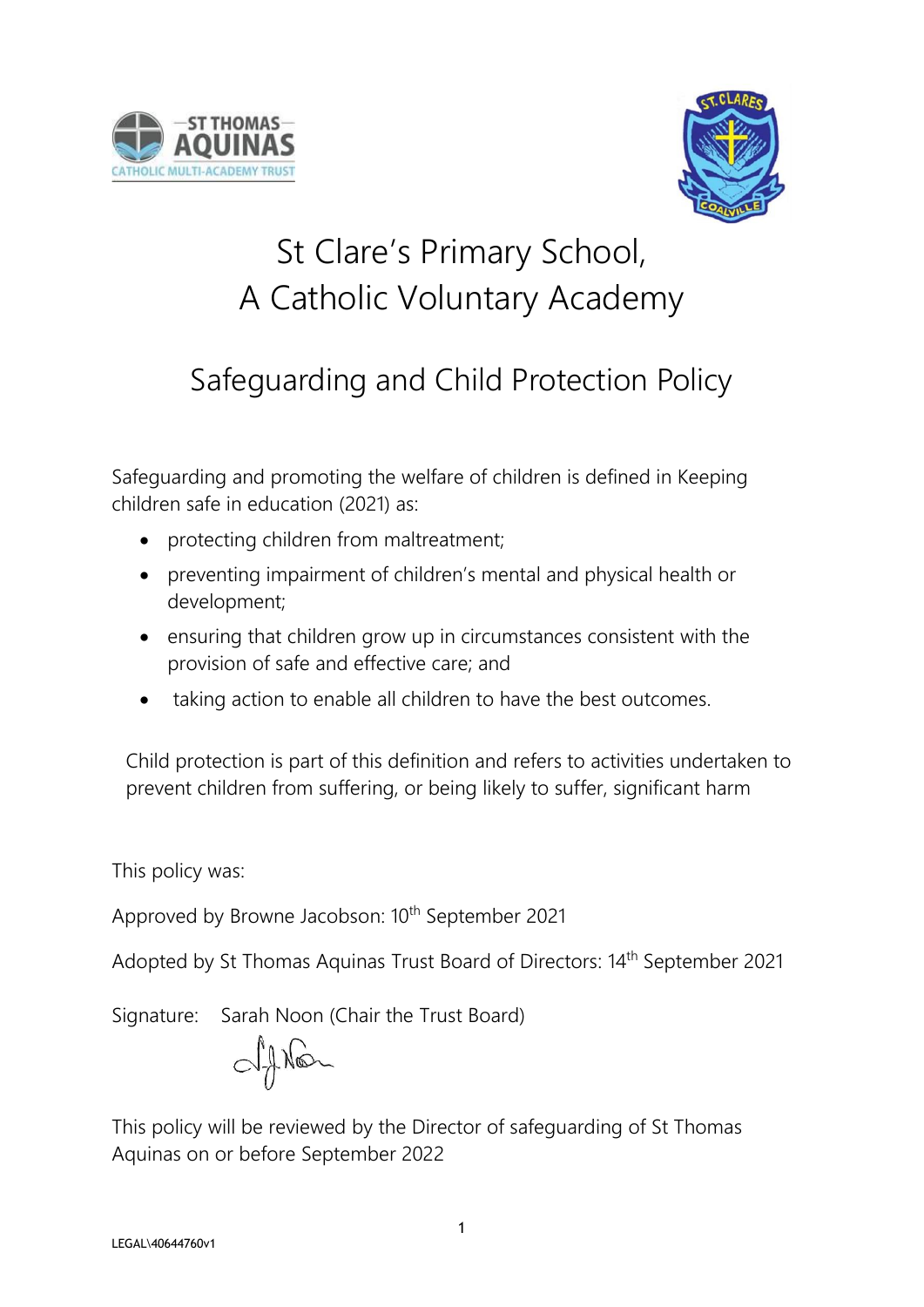# Contents Page

| Section        | Title                                                                  | Page           |
|----------------|------------------------------------------------------------------------|----------------|
| 1              | Our strong safeguarding culture and commitment                         | 3              |
| $\overline{c}$ | Definitions                                                            | $\overline{4}$ |
| $\overline{3}$ | Scope of this policy                                                   | $\overline{4}$ |
| $\overline{4}$ | Roles and responsibilities                                             | $\overline{4}$ |
| 5              | Staff safeguarding CPD                                                 | 11             |
| 6              | Children who may be particularly vulnerable                            | 11             |
| $\overline{7}$ | Children with special educational needs and disabilities               | 12             |
| 8              | Children missing education                                             | 12             |
| 9              | Mental Health                                                          | 13             |
| 10             | Peer on Peer (child on child) abuse                                    | 13             |
| 11             | Serious violence                                                       | 15             |
| 12             | Child criminal and child sexual exploitation (CCE, CSE)                | 16             |
| 13             | County lines                                                           | 17             |
| 14             | Modern slavery and trafficking                                         | 18             |
| 15             | Sharing nudes and semi-nude images and videos                          | 18             |
| 16             | Online safety                                                          | 20             |
| 17             | Domestic abuse                                                         | 21             |
| 18             | Honour based abuse                                                     | 22             |
| 19             | Radicalisation and extremism                                           | 23             |
| 20             | Allegations made against/concerns raised in relation to teachers, inc. | 24             |
|                | supply teachers, other staff, volunteers and contractors               |                |
| 21             | Whistle blowing if you have concerns about a colleague                 | 25             |
| 22             | Safer recruitment                                                      | 25             |
| 23             | Site security                                                          | 26             |
| 24             | Child protection procedures                                            | 26             |
| 25             | Responding to a safeguarding concern                                   | 27             |
| 26             | Confidentiality and sharing information                                | 28             |
| 27             | Special circumstances                                                  | 29             |
| 28             | Private fostering                                                      | 30             |
| 29             | Related safeguarding policies                                          | 31             |
| 30             | Useful contacts                                                        | 32             |

Appendices

Appendix 1: Four categories of abuse

Appendix 2: Online safety Matters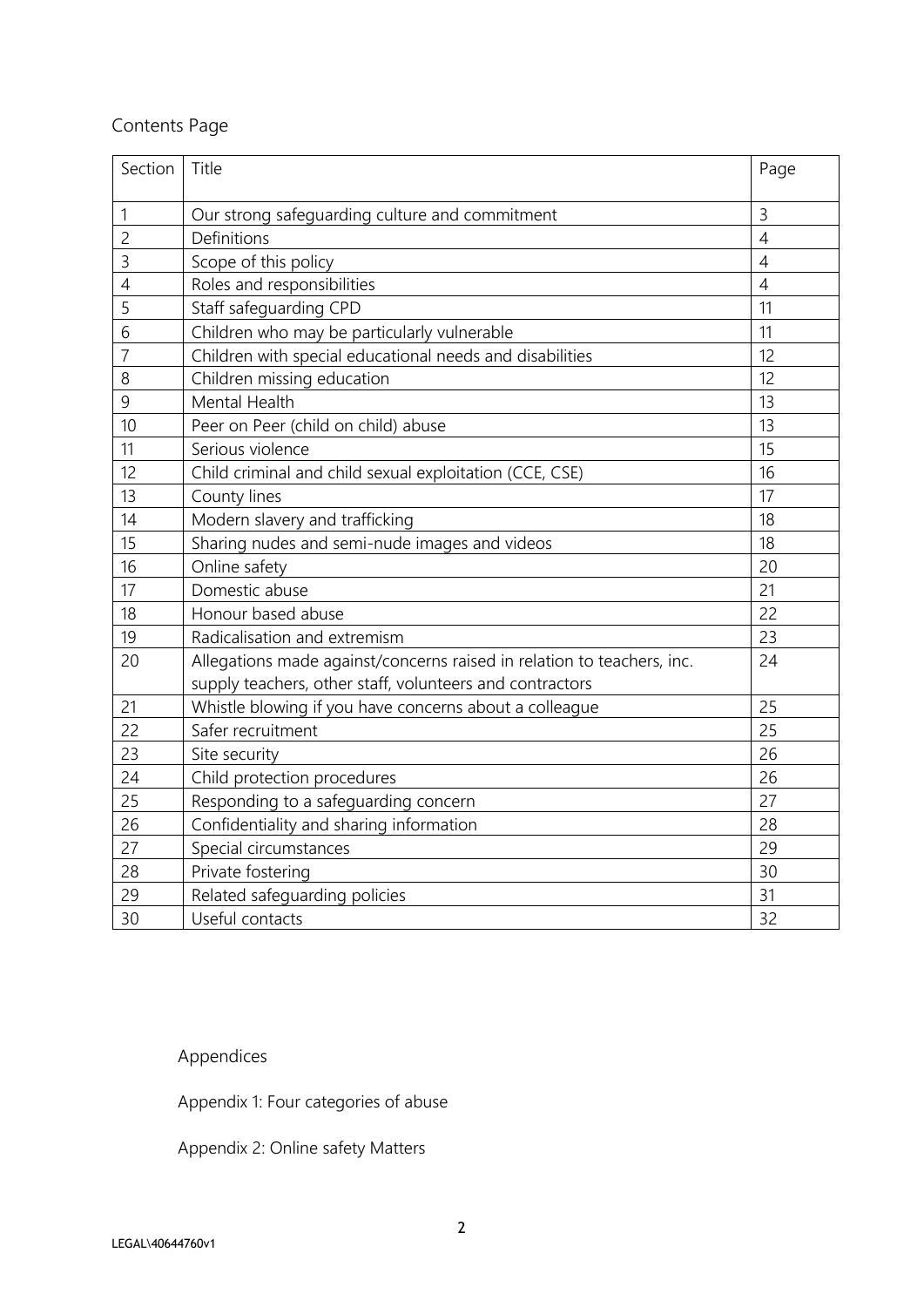# 1 Our strong safeguarding culture and commitment

At St Clare's Primary School, we are committed to safeguarding children and young people and we expect everyone who works in our school to share this commitment.

Adults in our school take all welfare concerns seriously and encourage children and young people to talk to us about anything that worries them.

We will always act in the best interests of the child.

- 1.1 Why it is important
- 1.1.1 Safeguarding is everyone's responsibility and it is the duty of St Thomas Aquinas Trust and St Clare's Primary School stakeholders to safeguard and promote the welfare of children. This is our core safeguarding principle.
- 1.1.2 In adhering to this principle we focus on providing a safe and welcoming environment for all of our children regardless of age, ability, culture, race, language, religion, gender identity or sexual identity. All of our children have equal rights to support and protection.
- 1.1.3 One of the cornerstones of our safeguarding culture is this policy and the procedures contained within it. This policy applies to all staff, volunteers and governors, all of whom are trained upon its contents and on their safeguarding duties. We update this policy at least annually to reflect changes to law, statutory guidance and best practice.
- 1.1.4 This policy should be read alongside our other safeguarding policies, listed in this policy.
- 1.2 What it means for our pupils
- 1.2.1 We work with our local safeguarding partners to promote the welfare of children and protect them from harm. This includes providing a co-ordinated offer of early help when additional needs of children are identified and contributing to inter-agency plans which provide additional support to the child.
- 1.2.2 All of our staff have an equal responsibility to act on any suspicion or disclosure that may indicate that a child is at risk of harm. Any pupils or staff involved in a child protection or safeguarding issue will receive appropriate support.
- 1.2.3 Our strong safeguarding culture ensures that we treat all pupils with respect and involve them in decisions that affect them. We encourage positive, respectful and safe behaviour among pupils and we set a good example by conducting ourselves appropriately.
- 1.2.4 Identifying safeguarding and child protection concerns often begin with recognising changes in pupils' behaviour and knowing that these changes may be signs of abuse, neglect or exploitation. Challenging behaviour and signs of mental health issues may be indicators of abuse. Our staff are trained to recognise the link between a child's behaviour and a potential safeguarding issue.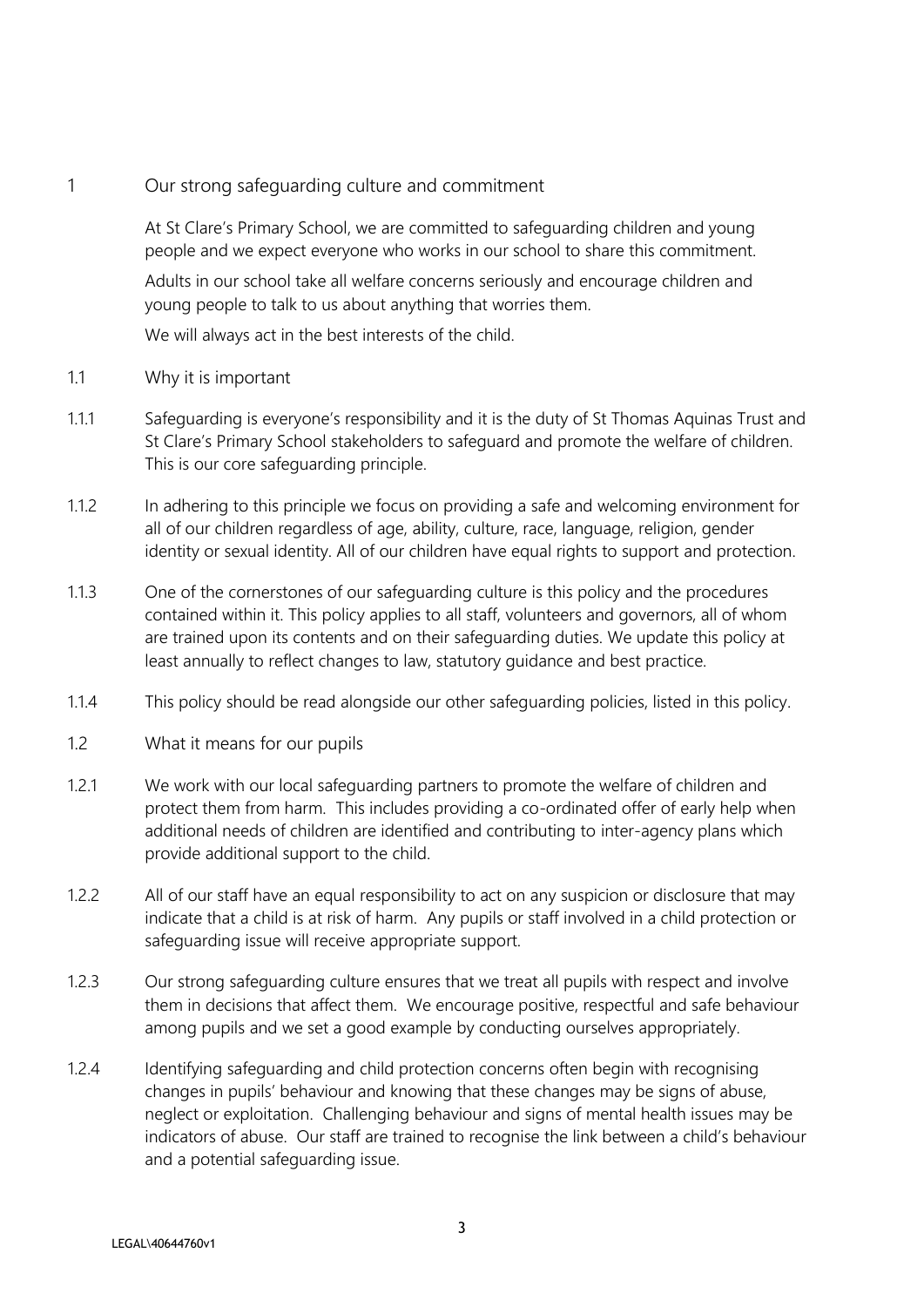- 1.2.5 All of our staff will reassure children that their concerns and disclosures will be taken seriously and that they will be supported and kept safe.
- 1.2.6 Our staff are aware that safeguarding incidents and/or behaviours can be associated with factors outside of the school and/or can occur outside of the school. This was highlighted as contextual safeguarding in Working Together to Safeguard Children (2018). Extrafamilial harms take a variety of different forms making children vulnerable to multiple harms including (but not limited to) sexual and criminal exploitation and serious youth violence. All staff, especially DSLs understand the importance of considering wider environmental factors in a child's life outside their families that may be a threat to their safety and/or welfare. St Clare's Primary School assesses the risks and issues in the wider community when considering the wellbeing and safety of our pupils.
- 1.3. Safeguarding legislation and guidance

The following safeguarding legislation and guidance has been considered when drafting this policy:

- Keeping Children Safe in Education (2021)
- Working Together to Safeguarding Children (2018, reviewed, Dec 2020)
- What to do if you're worried a child is being abused (2015)
- The Teacher Standards (2012)
- The Safeguarding Vulnerable Groups Act (2006)
- Section 157 of the Education Act (2002)
- Guidance for safer working practice for those working with children and young people (May 2019)
- Guidance for safer working practice for those working with children and young people addendum (April 2020)
- Searching, Screening and Confiscation (2018)
- The Data Protection Act (2018) and the General Data Protection Regulation (2018)
- Sexual violence and sexual harassment between children in schools and colleges (2020)
- The Domestic Abuse Act (2021)
- The Education (Independent School Standards) Regulations (2014)
- Early years foundation stage statutory framework (EYFS);

This policy adheres to all relevant safeguarding statutory guidance and legislation.

# 2 Definitions

Safeguarding is defined as:

- protecting children from maltreatment;
- preventing impairment of children's mental and physical health or development;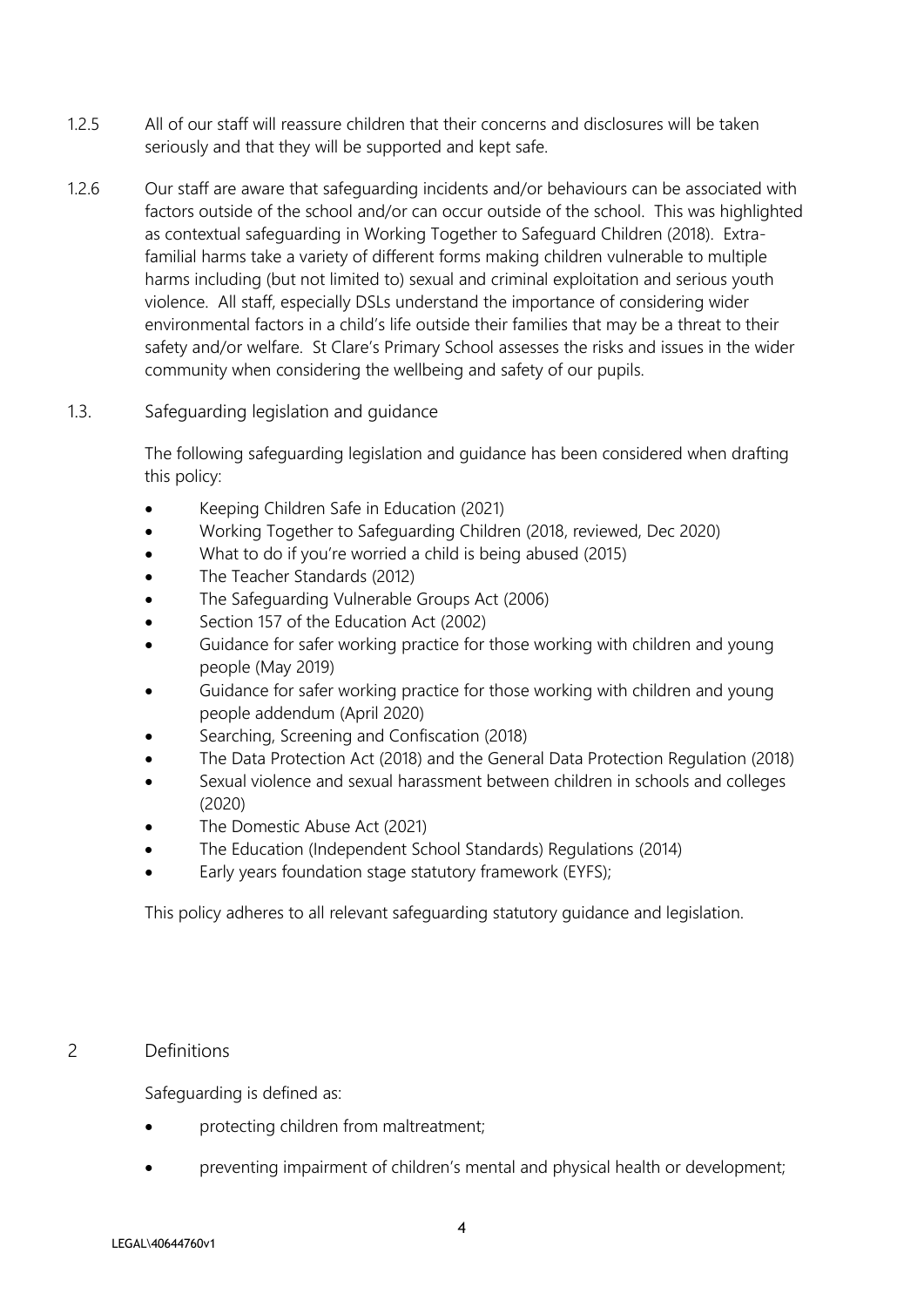- ensuring that children grow up in circumstances consistent with safe and effective care; and
- taking action to enable all children to have the best outcomes.

'Child Protection' is the intervention that occurs when a child or children are at risk of, or are suffering, significant harm.

'Child' refers to anyone under the age of 18.

'Parent' refers to birth parents and other adults in a parenting role, for example adoptive parents, stepparents and foster carers.

'Staff' or 'members of staff' refers to all paid or unpaid adults working in or on behalf of the school. This includes (but it not limited to) all teaching, non-teaching, support, supply, peripatetic and contract staff, volunteers, governors and trustees.

'The Trust' refers to St Thomas Aquinas Catholic Multi-Academy Trust

## 3 Scope

This policy applies to all members of staff working in or on behalf of the school.

This policy will not duplicate content from Keeping Children Safe in Education (2020) unless necessary. It should be understood that the school will adhere to this document at all times and refer to it as the benchmark for all safeguarding practice.

# 4 Roles and responsibilities

The Designated Safeguarding Lead (DSL) is:

Judy Beer [jbeer@st-clares.leics.sch.uk](mailto:jbeer@st-clares.leics.sch.uk) 

The deputy DSL(s) are:

Maria Liddle [mliddle@st-clares.leics.sch.uk](mailto:mliddle@st-clares.leics.sch.uk)

Gillian Kotarba [gkotarba@st-clares.leic.sch.uk](mailto:gkotarba@st-clares.leic.sch.uk)

Jo Lees [jlees@st-clares.leics.sch.uk](mailto:jlees@st-clares.leics.sch.uk)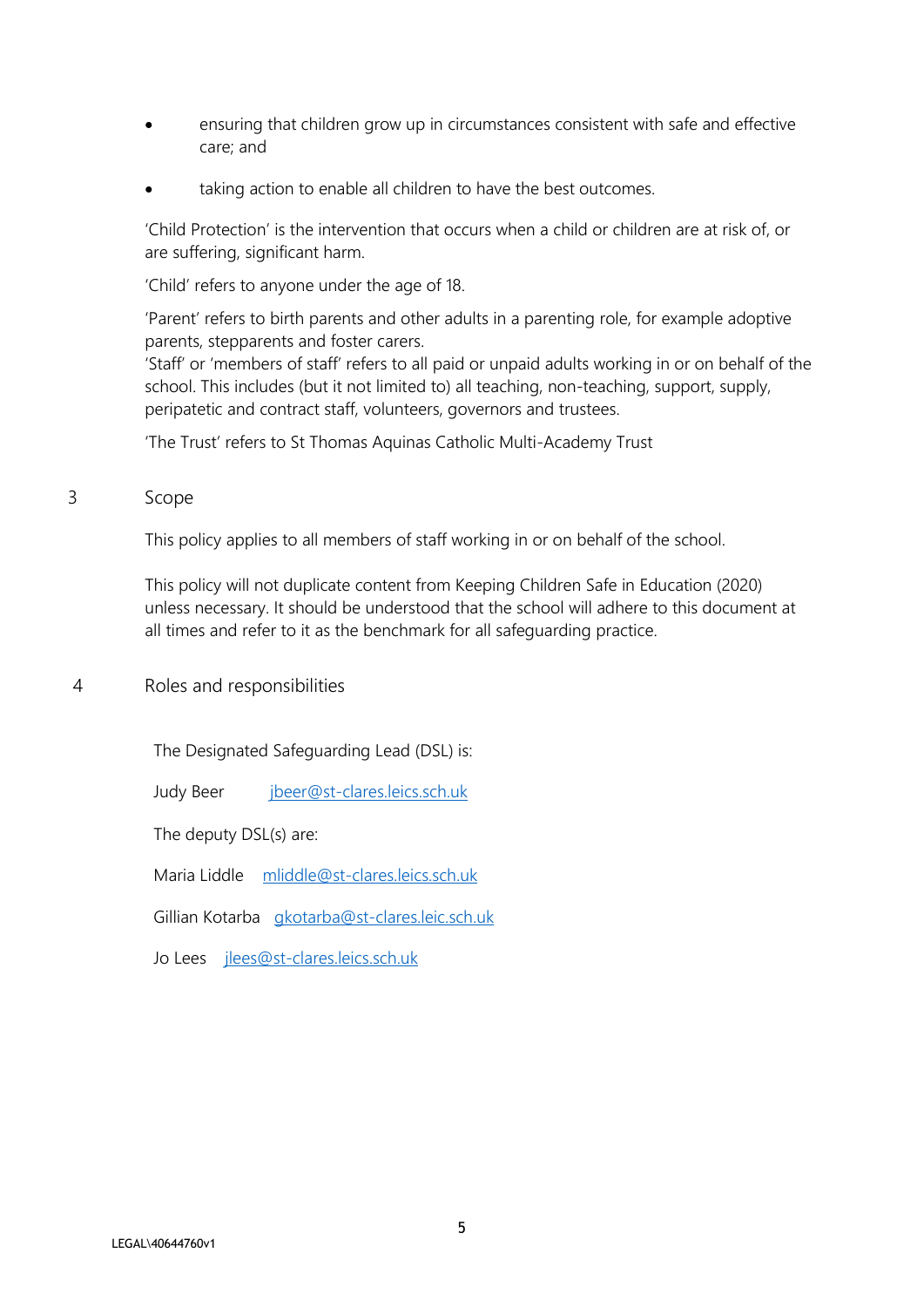The Designated teacher for looked after and previously looked after children is:

Maria Liddle [mliddle@st-clares.leics.sch.uk](mailto:mliddle@st-clares.leics.sch.uk)

The Chair of Governors is:

Kevin McHugh [office@st-clares.leics.sch.uk](mailto:office@st-clares.leics.sch.uk)

The Safeguarding Governor is:

Helen Torresi [office@st-clares.leics.sch.uk](mailto:office@st-clares.leics.sch.uk)

The Headteacher is:

Judy Beer [office@st-clares.leics.sch.uk](mailto:office@st-clares.leics.sch.uk) 

4.1 Roles and responsibilities: The Trust Board will:

- facilitate a whole-school approach to safeguarding, ensuring that safeguarding and child protection are at the fore front and underpin all relevant aspects of process and policy
- appoint a safeguarding lead Director for the Trust;
- adopt a Trust-wide Safeguarding and Child Protection policy, bearing in mind local variance where the Trust spans more than one Local Authority area;
- ensure the single central record (SCR) is maintained for all Trust based and crossschool appointments;
- ensure that at least one director on any recruitment panel has up to date safeguarding training;
- ensure that all senior leaders are trained in safer recruitment;
- ensure that governors who undertake recruitment are trained in safer recruitment;
- monitor safeguarding practice across the Trust and take appropriate action where safeguarding practice is falling short of the standards expected;
- ; and
- ensure that each academy has appointed a designated teacher to support Looked After Children.
- 4.2 Roles and responsibilities: The CEO and Executive Team will:
	- make arrangements for safeguarding audits to be conducted by independent personnel;
	- Report to the Board (at least annually) on the procedures in place for safeguarding and matters as they arise;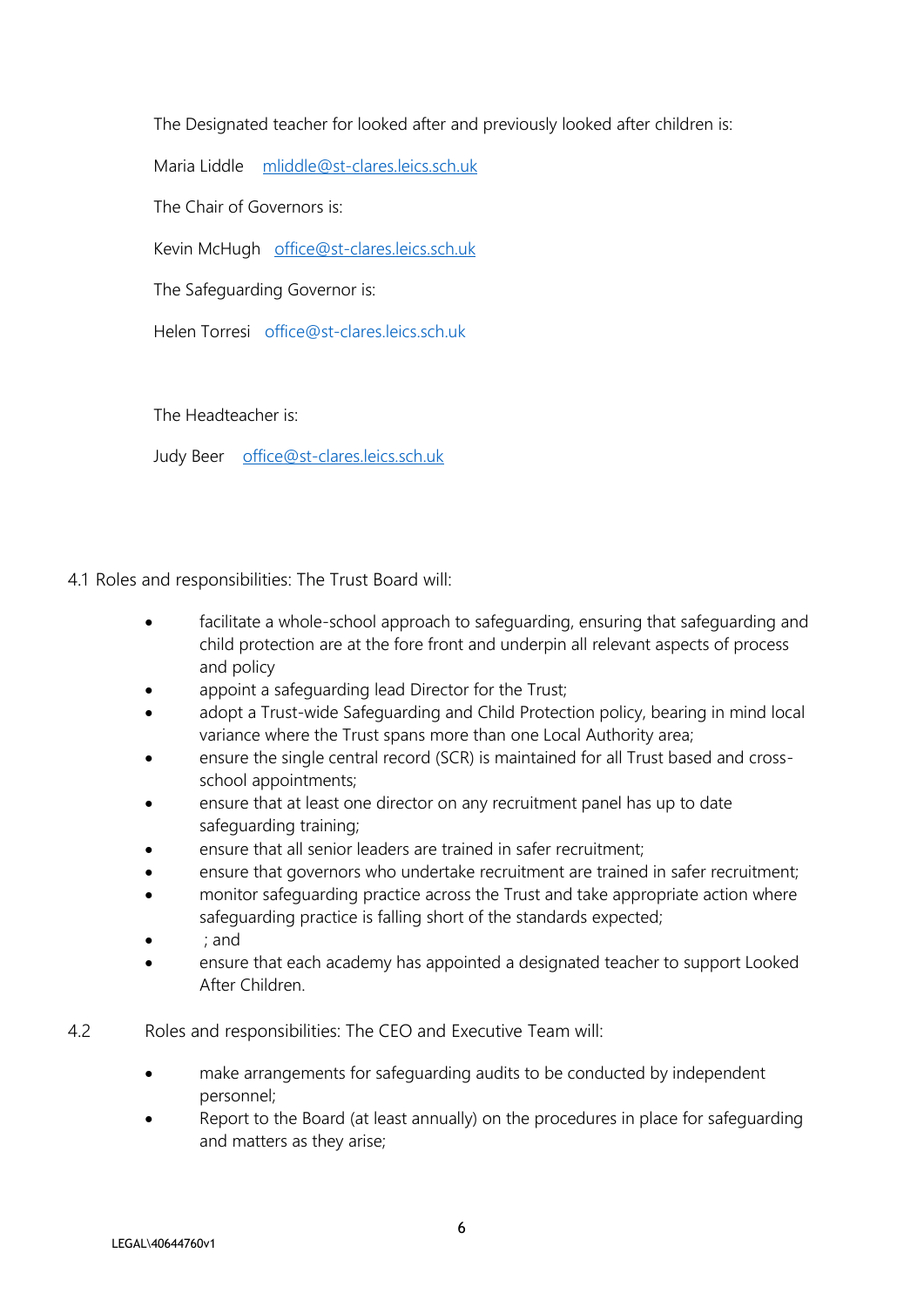- monitor compliance with legislation (including the single central record) and report any failings to The Board;
- Identify training needs and report to The Board;
- Liaise with the Trust Board to ensure that all senior leaders are trained in safer recruitment; monitor safeguarding practice across the Trust and take appropriate action where safeguarding practice is falling short of the standards expected; and ensure that each academy has appointed a designated teacher to support Looked After Children.
- 4.3 Roles and responsibilities: The Local Governing Body will:
	- ensure that governors who undertake recruitment are trained in safer recruitment;
	- appoint a designated governor for safeguarding;
	- monitor systems for safeguarding pupils and report finding to The Board;
	- ensure the governing body receive safeguarding training, and the safeguarding governor attends appropriate training on their strategic responsibilities in order to provide appropriate challenge and support and discharge their responsibilities effectively;
	- ensure the Chair of Governors receives appropriate training in managing allegations or concerns against staff;
	- ensure new staff receive safeguarding and child protection training (including online safety) at induction, and all staff undertake appropriate, up to date training (including online) at least annually, along with regular briefings and e-bulletins;
	- ensure any deficiencies or weaknesses brought to the attention of the local governing body will be rectified without delay;
	- ensure there are clear systems and processes in place to identify and respond to potential mental health problems of children, including routes to escalate, clear referral and accountability systems;
	- ensure there are robust systems in place to respond to children who go missing from education;
	- ensure the school has implemented an effective IT filtering and monitoring system;
	- there is a whole-school approach to online safety, including the use of mobile technology in the school is appointed
	- Liaise with the Headteacher to ensure that a member of the senior leadership team is appointed to the role of designated safeguarding lead (DSL); and
	- the DSL is supported to exercise the school's duty in relation to safeguarding and child protection to provide information to the local authority by completing and returning the annual report in a timely manner.

The safeguarding governor

- 4.3.1 The role of the safeguarding governor is to provide support and challenge to the DSL and the leadership of the school on how they manage safeguarding so that the safety and wellbeing of the children can continuously improve. The role includes:
	- understanding the Governance Handbook;
	- understanding the requirements of Keeping Children Safe in Education 2021;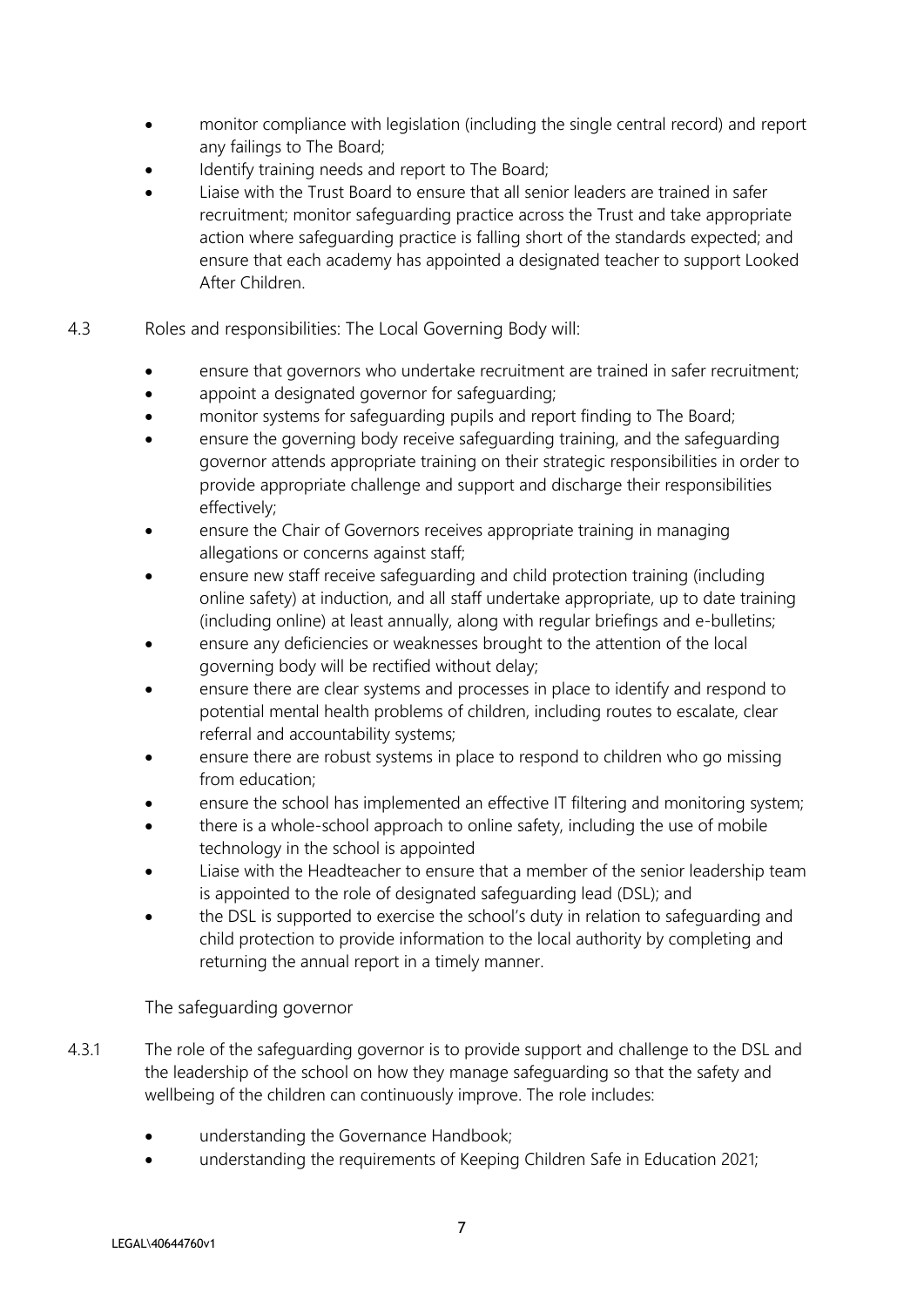- supporting and challenging the DSL on the standards of safeguarding at the school;
- confirming that consistent and compliant safeguarding practice takes place across the school; and
- reporting to the local governing body about the standard of safeguarding in the school.
- 4.3.2 The DSL and the safeguarding governor meet on a regular basis to discuss safeguarding issues and to agree steps to continuously improve safeguarding practices in the school.
- 4.4 Roles and responsibilities of the Headteacher

The Headteacher of St Clare's Primary School will ensure that:

- there is a member of the school's senior leadership team appointed to the role of designated safeguarding lead (DSL), to take lead responsibility for child protection and wider safeguarding (including online safety) and this role is explicitly detailed in their job description; in addition, a deputy designated safeguarding lead (DDSL) or leads are appointed, trained to the same standard as the DSL and the role made explicit in their job description;
- they safeguard children's wellbeing and maintain public trust in the teaching profession as part of their professional duties as outlined in the Teaching Standards (2012);
- all policies and procedures are fully implemented and followed by all staff;
- the Trust's annually updated Safeguarding and Child Protection policy is available publically via the school website;
- ensure safeguarding requirements will be included in any lease or hire agreement as a condition of use of school premises for extended school activities.
- the relevant staffing ratios are met, where applicable;
- each child in EYFS is assigned a key person;
- As required by the EYFS Framework we have a policy which covers the safe use of mobile phones and cameras. This includes that staff must not use personal equipment to take photos of children nor to contact children or parents. Mobile phones must not be visible or used during the school day except in staff only areas such as the staffroom.
- sufficient resources and time are allocated to enable the DSL and other staff to discharge their responsibilities; including taking part in strategy discussions, interagency meetings and contributing to the assessment of children;
- they and at least one member of the governing body has undertaken Safer Recruitment Training (which is refreshed no later than every 5 years) and in addition, members of the senior leadership team and any other staff involved in the recruitment process;
- there is a culture of safer recruitment to prevent anyone who poses a risk of harm to children from working in the school, through ensuring references are sought and statutory pre-appointment checks are carried out;
- children are taught about keeping themselves safe, including online safety, so that they can recognise when they are at risk and how to get help when they need it;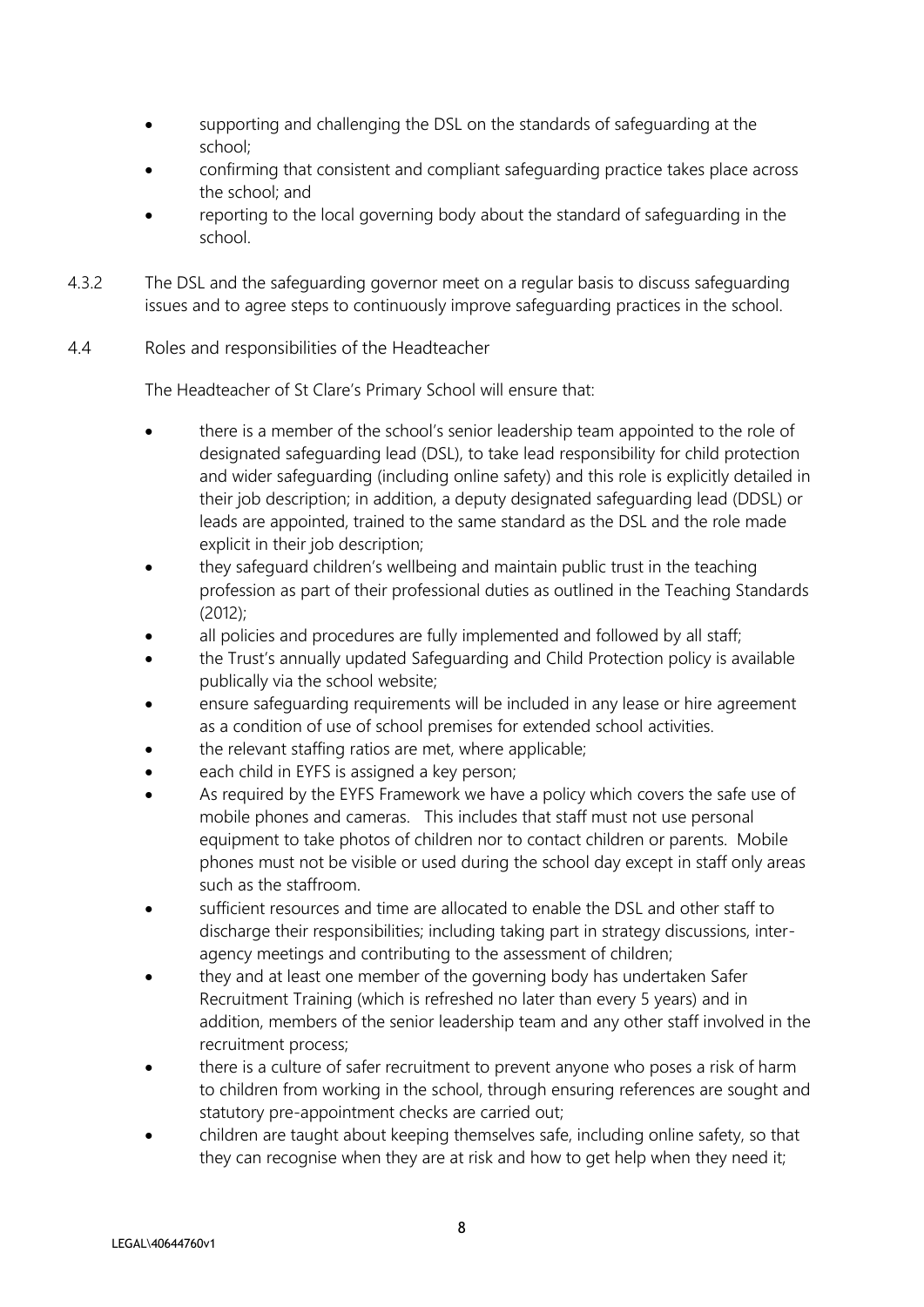- there is a culture of vigilance where all staff and volunteers feel able to raise concerns about poor or unsafe practice in relation to children and such concerns are addressed sensitively and effectively in a timely manner; the NSPCC whistleblowing helpline number (0800 028 02850) is shared with staff and displayed publicly for staff;
- allegations of abuse or concerns that a member of staff, supply teacher, contractor or volunteer may pose a risk of harm to children or young people are reported to the Local Authority Designated Officer (LADO), where the threshold is met, and procedures for dealing with low level concerns are in place;
- all staff act in the best interests of the child and are made aware that they have an individual responsibility to pass on safeguarding concerns promptly to the DSL, or directly to children's social care or the police;
- children's social care (from the host local authority or the placing local authority) can access the school to consider whether to conduct, or to conduct a Section 47 or Section 17 assessment; and
- all staff understand Early Help and are aware that they should identify children who may benefit from Early Help intervention.
- 4.5 Roles and responsibilities of the Designated Safeguarding Lead (DSL)

The designated safeguarding lead takes lead responsibility for safeguarding and child protection (including online safety) in the school. During term time, they or a deputy are always available for staff in the school to discuss any safeguarding concerns. The DSL promotes a culture of safeguarding and acts in the best interests of the child. The DSL and deputies have undergone training to provide them with the knowledge and skills required to carry out their role. This training is updated every two years, in addition to regular updates through, for example, safeguarding bulletins/newsletters e-bulletins, and DSL forums. Responsibilities include, but are not limited to:

- Managing referrals to the local authority children's social care, to the Channel Programme, to the Disclosure and Barring Service for staff dismissed for safeguarding concerns (as required), to the Police where a crime may have been committed
- Working with others  $-$  to act as a source of support and advice, to act as a point of contact for the safeguarding partners, to liaise with the headteacher or principal about issues especially to do with ongoing enquiries under section 47 of the Children Act 1989 and police investigations, to liaise with staff when deciding to make a referral to relevant agencies so that children's needs are considered holistically, to liaise with the senior mental health lead, to promote supportive engagement with parents and carers, to take the lead in promoting educational outcomes for children in need and those with a social worker, to liaise with the Governing Body and the Local Authority on any deficiencies brought to the attention of the Governing Body and how these should be rectified without delay
- Information sharing and managing safeguarding files keeping a confidential, secure and up to date file for each child, including a clear and comprehensive summary, detailing how the concern was followed up and resolved, with a note of actions, decisions and the outcome, sharing information as required to safeguard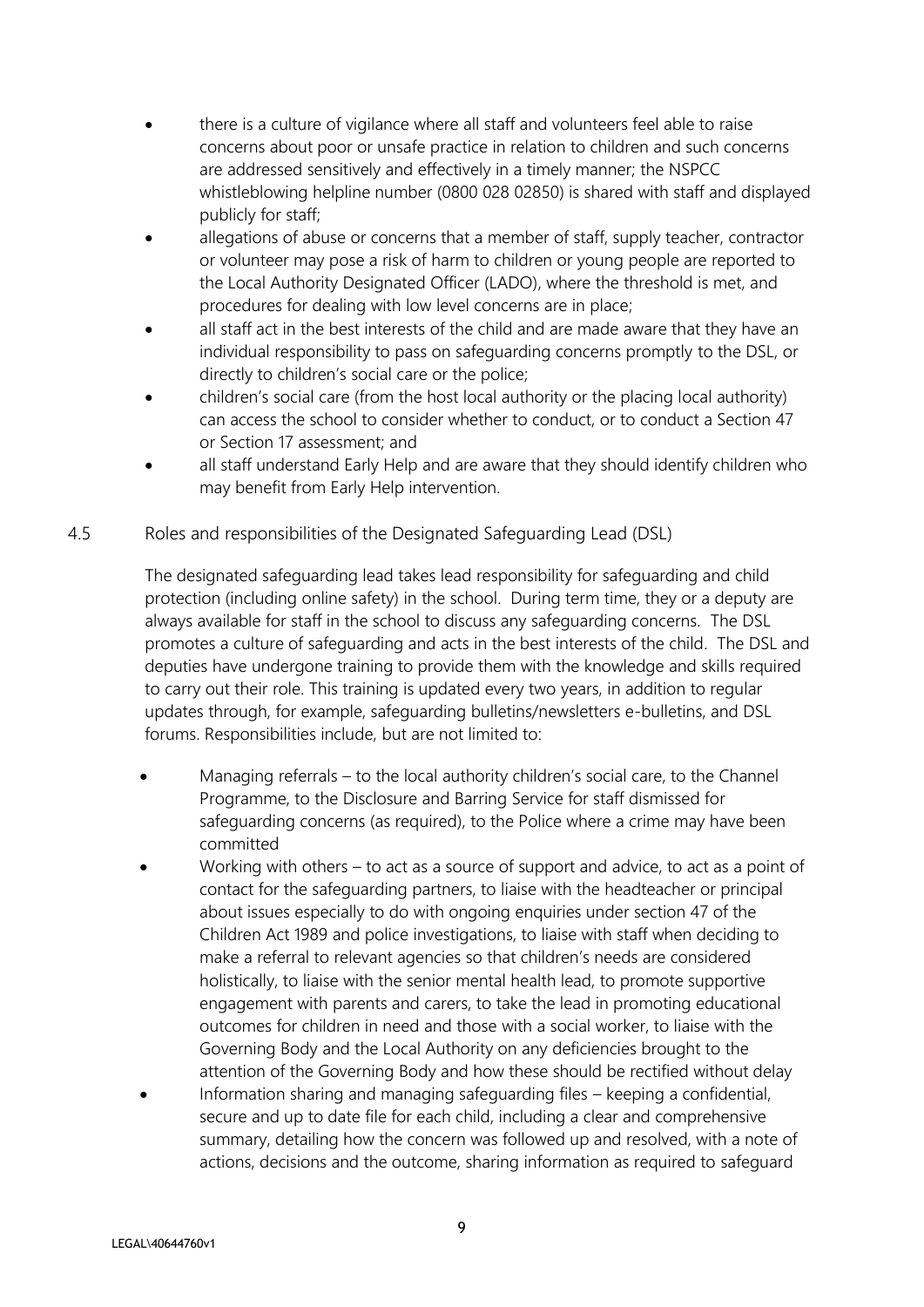children and transferring records and other relevant information to the new school within 5 days or in advance if necessary

- Raising Awareness ensuring each member of staff and volunteer understands the child protection policy which is reviewed at least annually, making it available publicly, ensuring staff have access to relevant training and induction, promoting educational outcomes by sharing relevant information about vulnerable children
- Training, knowledge and skills to undergo DSL training every two years (updating at least annually via bulletins etc.) and to attend Prevent awareness training, in order to understand assessment and referral processes, to contribute effectively to child protection conferences including the importance of sharing information, to understand the lasting impact that adversity and trauma can have on children and how to respond to this, to be alert to children with specific needs eg SEND, those with health conditions and young carers, to understand the unique risks associated with online safety
- Providing support to staff to help them feel confident on welfare, safeguarding and child protection matters, to provide support in the referral process if required and to help them to understand that safeguarding and educational outcomes are linked
- Understanding the views of children encouraging a culture of listening to children and taking account of their wishes and feelings in measures taken to protect them and understanding the difficulties children may have in approaching staff about their circumstances
- Holding and sharing information sharing with safeguarding partners, other agencies and professionals and transferring records between schools and colleges in accordance with data protection legislation, keeping detailed, accurate and secure written records and understanding the purpose of this
- The deputy Designated Safeguarding Lead(s)
- 4.6 Roles and responsibilities of all staff

School staff are particularly important as they are in a position to identify safeguarding concerns and signs of abuse early. All staff in the school have a responsibility to:

- provide a safe environment where children can learn;
- be prepared to identify children who may benefit from early help;
- be aware of safeguarding issues that put children at risk of harm and behaviours associated with these risks;
- follow the school referral process to raise concerns about the safety and wellbeing of children;
- support social workers and other agencies following a referral as required; and
- fulfil their statutory duty under the Prevent Duty, Teachers (which includes Headteachers) should safeguard children's wellbeing and maintain public trust in the teaching profession as part of their professional duties (Teachers Standards 2012). Adhering to the expectations set out in the Teachers Standards, teachers should manage behaviour effectively and have a clear understanding of the needs of all children to ensure a good and safe learning environment.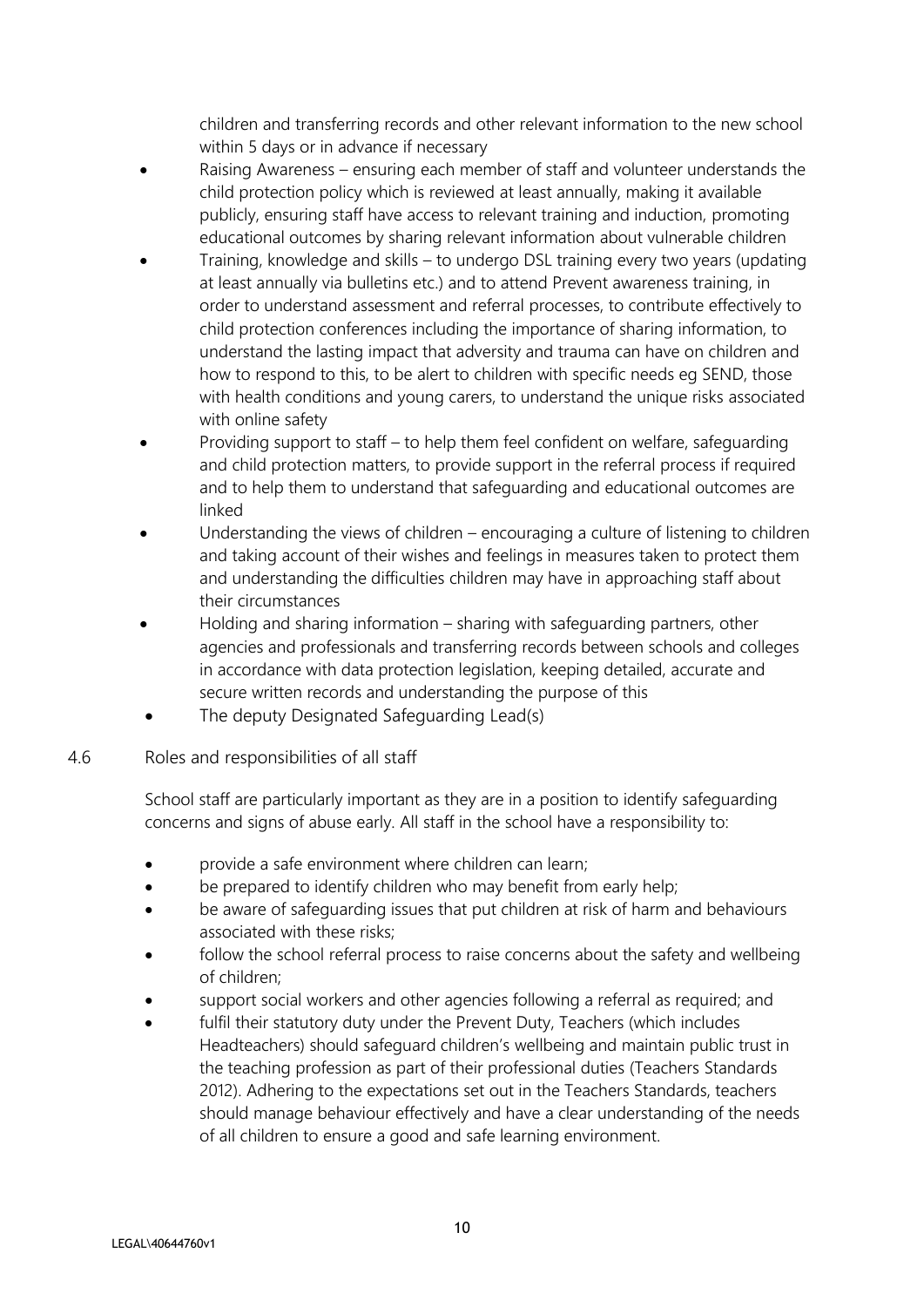# 5 Staff Safeguarding CPD

Our staff receive appropriate safeguarding and child protection CPD which is regularly updated, at least annually. In addition, all staff receive safeguarding and child protection updates on a regular basis to ensure they are up to date and empowered to provide exceptional safeguarding to our pupils and maintain a culture of vigilance.

New staff, governors and volunteers receive a briefing during their induction which covers (among other safeguarding issues) this Safeguarding and Child Protection policy, the school's safeguarding response to children wo go missing from education, information about the Designated Safeguarding Lead and deputies and how to report and record concerns. Staff are provided with copies of the following:

- Part 1 and Annex B, of Keeping Children Safe in Education, for staff who work directly with children, and Annex A for staff who do not work directly with children;
- The Safeguarding and Child Protection Policy;
- The staff Code of Conduct; and
- The Behaviour Policy;

6 Children who may be particularly vulnerable

Some children are at greater risk of abuse. This increased risk can be caused by many factors including social exclusion, isolation, discrimination and prejudice. To ensure that all of our pupils receive equal protection, we give special consideration to children who:

- are vulnerable because of their race, ethnicity, religion, disability, gender identity or sexuality;
- have special educational needs or disabilities;
- may have language or communication barriers;
- are vulnerable to being bullied, or engaging in bullying;
- are at risk of sexual or criminal exploitation, forced marriage, female genital mutilation, or being drawn into extremism;
- live in chaotic or unsupportive home situations;
- live transient lifestyles or live away from home or in temporary accommodation;
- frequently go missing from home or care;
- are affected by parental substance abuse, domestic abuse or parental mental health needs, or are misusing substances themselves;
- have mental health needs;
- have returned home form care:
- are young carers;
- have family members in prison;
- are in the court system;
- are privately fostered; and
- are children who need a social worker.

St Clare's Primary School recognises that some children may need a social worker due to safeguarding or welfare needs. The experience of abuse and trauma can leave children vulnerable to further harm and educational disadvantage.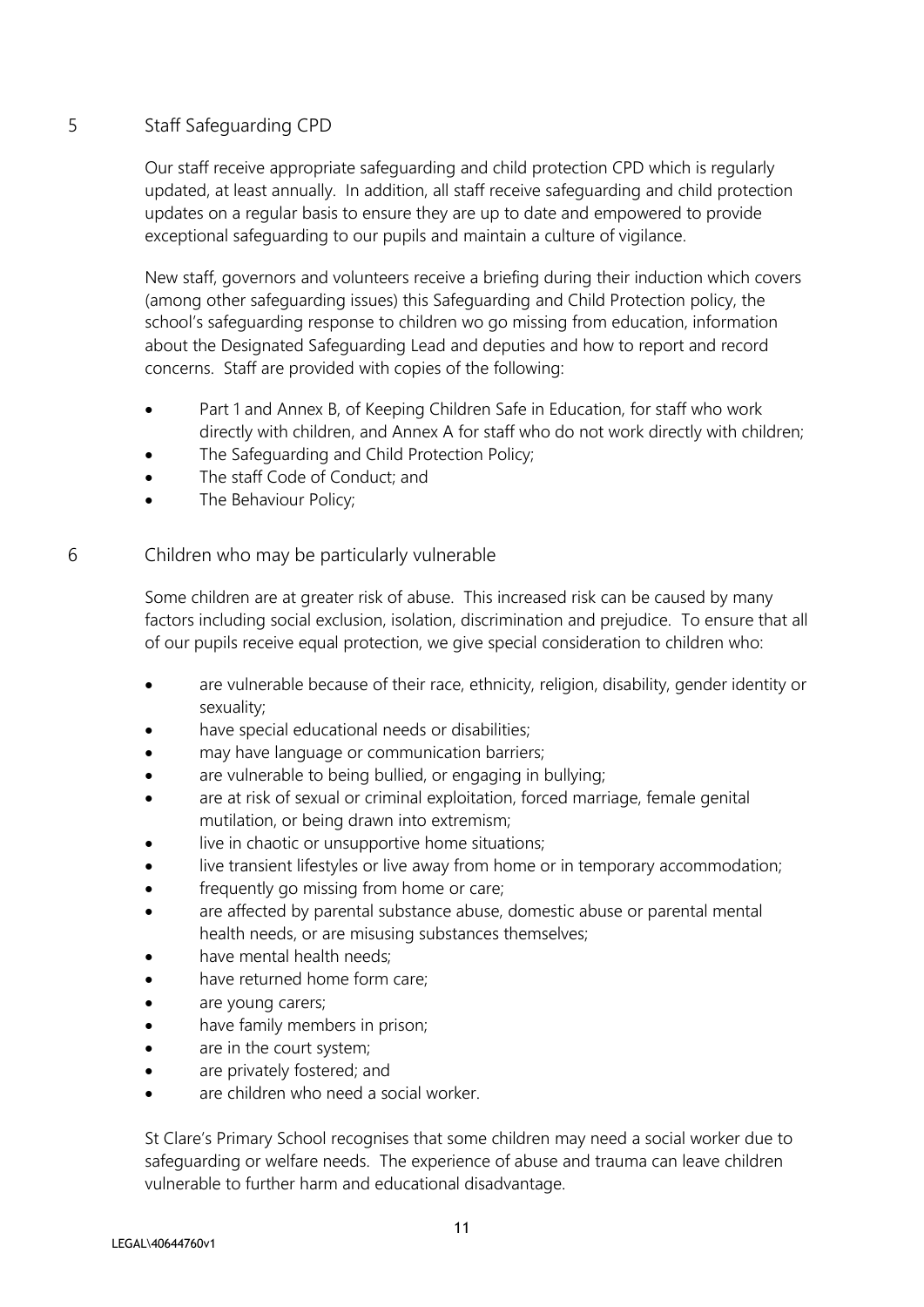The Designated Safeguarding Lead will hold information about social workers working with children in the school.

The information will inform decisions about safeguarding and about promoting welfare.

- 7 Children with special educational needs and disabilities
- 7.1 Children with special educational needs (SEN) and disabilities can face additional safeguarding challenges. Additional barriers can exist when recognising abuse and neglect in this group of children, which can include:
	- assumptions that indicators of possible abuse such as behaviour, mood and injury relate to the child's disability without further exploration;
	- being more prone to peer group isolation that other children;
	- the potential for children with SEN and disabilities being disproportionally impacted by behaviours such as bullying, without outwardly showing any signs;
	- additional vulnerability to other forms of peer-on-peer abuse; and
	- communication barriers and difficulties in overcoming these barriers.
- 7.2 Our staff are trained to be aware of and identify these additional barriers to ensure this group of children are appropriately safeguarded.
- 8 Children missing education
- 8.1 Knowing where children are during school hours is an extremely important aspect of safeguarding. Children missing education, particularly repeatedly, can be an indicator of abuse and neglect, including sexual abuse or exploitation, child criminal exploitation, mental health problems, risk of travelling to conflict zones, risk of female genital mutilation or risk of forced marriage. Our staff are alert to these risks.
- 8.2 At St Clare's Primary School we closely monitor attendance, absence and exclusions and will always follow up with parents/carers when pupils fail to attend school. We request that parents ensure that the school has at least two emergency contacts for their child and remember to update the school as soon as possible if the numbers change. The DSL will take appropriate action including notifying the local authority, particularly where children go missing on repeated occasions and/or are missing for periods during the school day.
- 8.3 We work with the Local Authority and refer cases where children are missing from education.
- 8.4 We adhere to the statutory guidance Children Missing Education (September 2016)
- 8.5 All staff are made aware of the school's safeguarding response to children who go missing from education as part of their induction.
- 8.6 The following procedures will be followed for a parent failing to collect a child and for missing children: If a pupil is regularly not collected after school, the school will work with social care to address the problem. One way to do this would be to agree an appropriate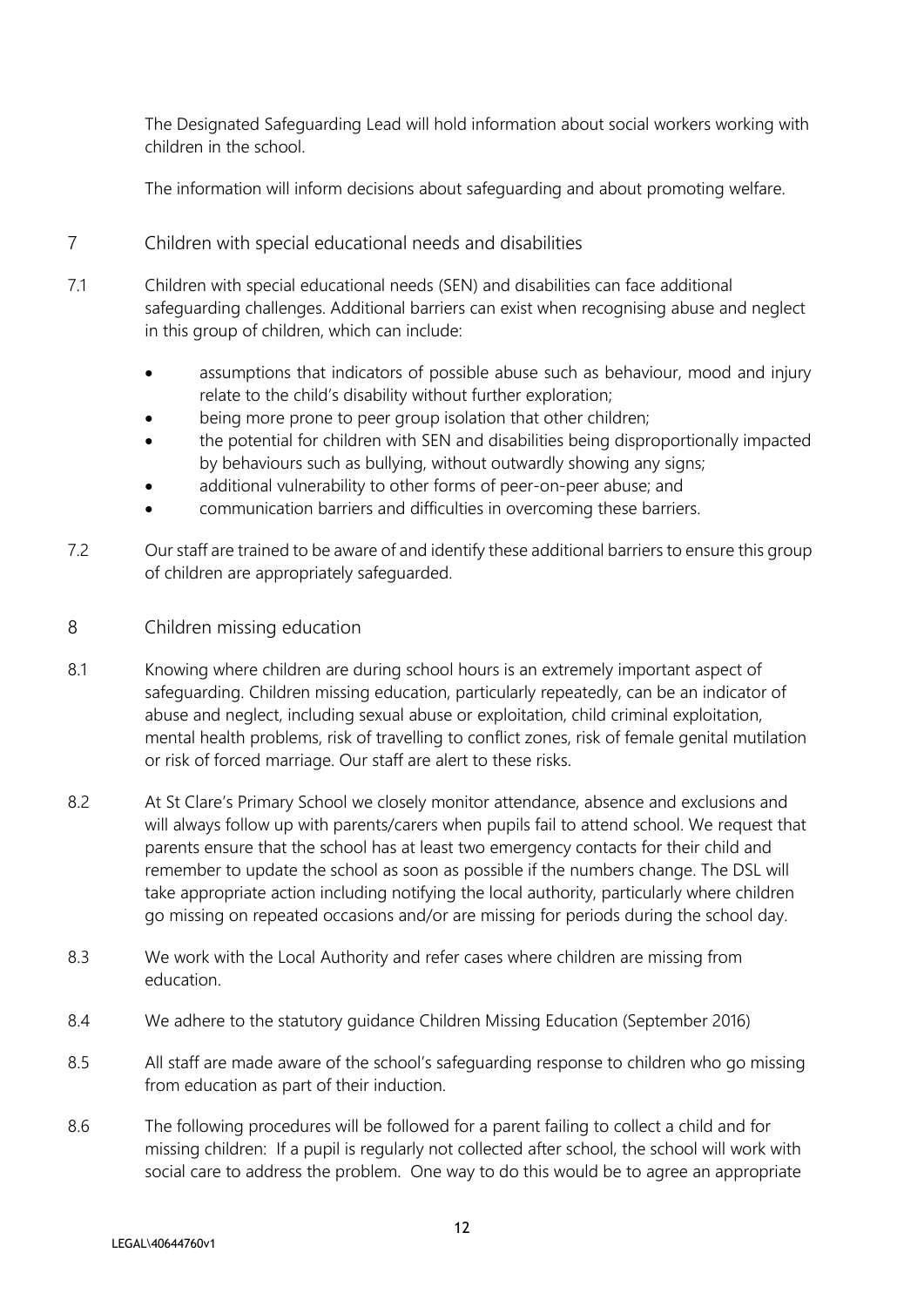deadline for the family to collect the child from school. After the deadline, if the child is not collected, the school would shut, and the child would be handed over to social services. If there is a persistent failure to collect, a formal referral to social services will be made.

## 9 Mental health

- 9.1 Schools have an important role to play in supporting the mental health and wellbeing of their pupils. We recognise that safeguarding includes preventing the impairment of children's mental health or development.
- 9.2 All staff are aware that mental health problems can be an indicator that a child has suffered or is at risk of suffering abuse, neglect or exploitation. Staff are also aware that where children have suffered adverse childhood experiences those experiences can impact on their mental health, behaviour and education. Staff are not expected or trained to diagnose mental health conditions or issues but may notice behaviours that may be of concern.
- 9.3 Where staff are concerned that a child's mental health is also a safeguarding concern, they will discuss it with the DSL.

## 10 Peer on peer/child on child abuse

- 10.1 Peer on peer abuse children harming other children is unacceptable and will be taken seriously; it will not be tolerated or passed off as 'banter', just having a laugh,' 'boys being boys or 'part of growing up'. This may be experienced by both boys and girls; however girls are more likely to be the victims and boys the perpetrators. Allegations will be dealt with in the same manner, regardless of whether they are made by boys or girls. Children will be encouraged to report all incidents of peer-on-peer abuse, wherever it may have happened, to a trusted adult in school. We recognise the importance of ensuring pupils feel safe and comfortable to come forward and report any concerns/allegations. To achieve this, we will put systems in place for pupils to confidently report abuse and ensure our reporting systems are well promoted, easily understood and easily accessible for pupils. They will be given assurance that they will always be taken seriously and never given the impression that they are creating a problem by reporting their concern or made to feel ashamed.
- 10.1.2 Where there is a safeguarding concern, we will take the child's wishes and feelings into account when determining what action to take and what services to provide.
- 10.1.2 All staff are clear about the school's zero tolerance to such abuse and the expectation that 'we must assume it is happening', even if there are no reports.
- 10.1.3 Peer on peer abuse can take many forms, including:
	- physical abuse such as shaking, hitting, biting, kicking or hair pulling;
	- bullying, including cyberbullying, prejudiced -based and discriminatory bullying;
	- sexual violence and harassment such as rape and sexual assault or sexual comments and inappropriate sexual language, misogynistic remarks or jokes;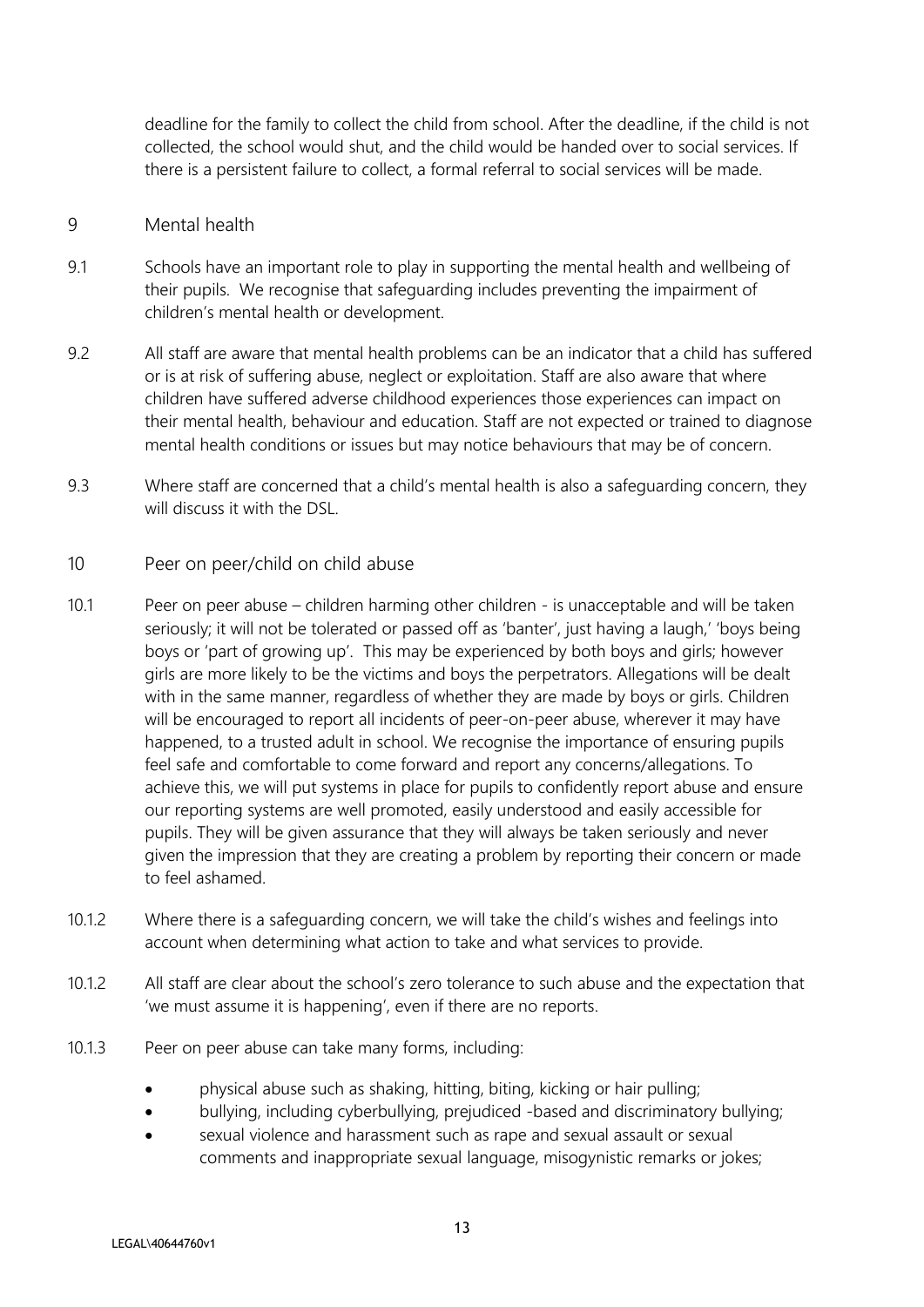- up skirting, where someone takes a picture under a person's clothing without their permission and knowledge, for the purposes of sexual gratification or to cause harm, distress or alarm;
- consensual and non-consensual sharing of nude and semi-nude images and/or videos (previously referred to as sexting or youth produced imagery) including pressuring others to share sexual content;
- abuse in intimate personal relationships (also known as teenage relationship abuse) – such as a pattern of actual or threatened acts of physical, sexual or emotional abuse;
- causing someone to engage in sexual behaviour without consent, such as forcing someone to strip, touch themselves sexually, or to engage in sexual activity with a third party; and
- initiation/hazing type violence and rituals- used to induct newcomers by subjecting them to potentially humiliating or abusing trials with the aim of creating a bond

# 10.2 Minimising risk

We take the following steps to minimise or prevent the risk of peer-on-peer abuse:

- training for staff to ensure that they understand what peer on peer abuse is, how to recognise signs and symptoms of peer-on-peer abuse and how to raise concerns with the DSL.
- fostering an open and honest environment where children feel safe and confident to share their concerns and worries;
- promoting a supportive environment by using assemblies and the wider curriculum, e.g. RSHE, to define acceptable and unacceptable behaviour (including online), to educate and reinforce our messages through stories, role play, current affairs and other suitable activities;
- putting in place clear procedures to control the use of mobile phones in school; and
- ensuring that the school is well supervised, especially in areas where children might be vulnerable. We will work with our children to identify locations around the school site that are less visible and may present more risk to pupils.
- 10.3.1 All allegations of peer-on-peer abuse should be passed to the DSL immediately who will investigate and manage the allegation as follows:
	- Gather information children and staff will be spoken with immediately to gather relevant information;
	- Decide on action if it is believed that any child is at risk of significant harm, a referral will be made to children's social care. The DSL will then work with children's social care to decide on next steps, which may include contacting the police. In other cases, we may follow our behaviour policy alongside this Safeguarding and Child Protection policy;
	- Inform parents we will usually discuss concerns with the parents. However, our focus is the safety and wellbeing of the pupil and so if the school believes that notifying parents could increase the risk to a child or exacerbate the problem,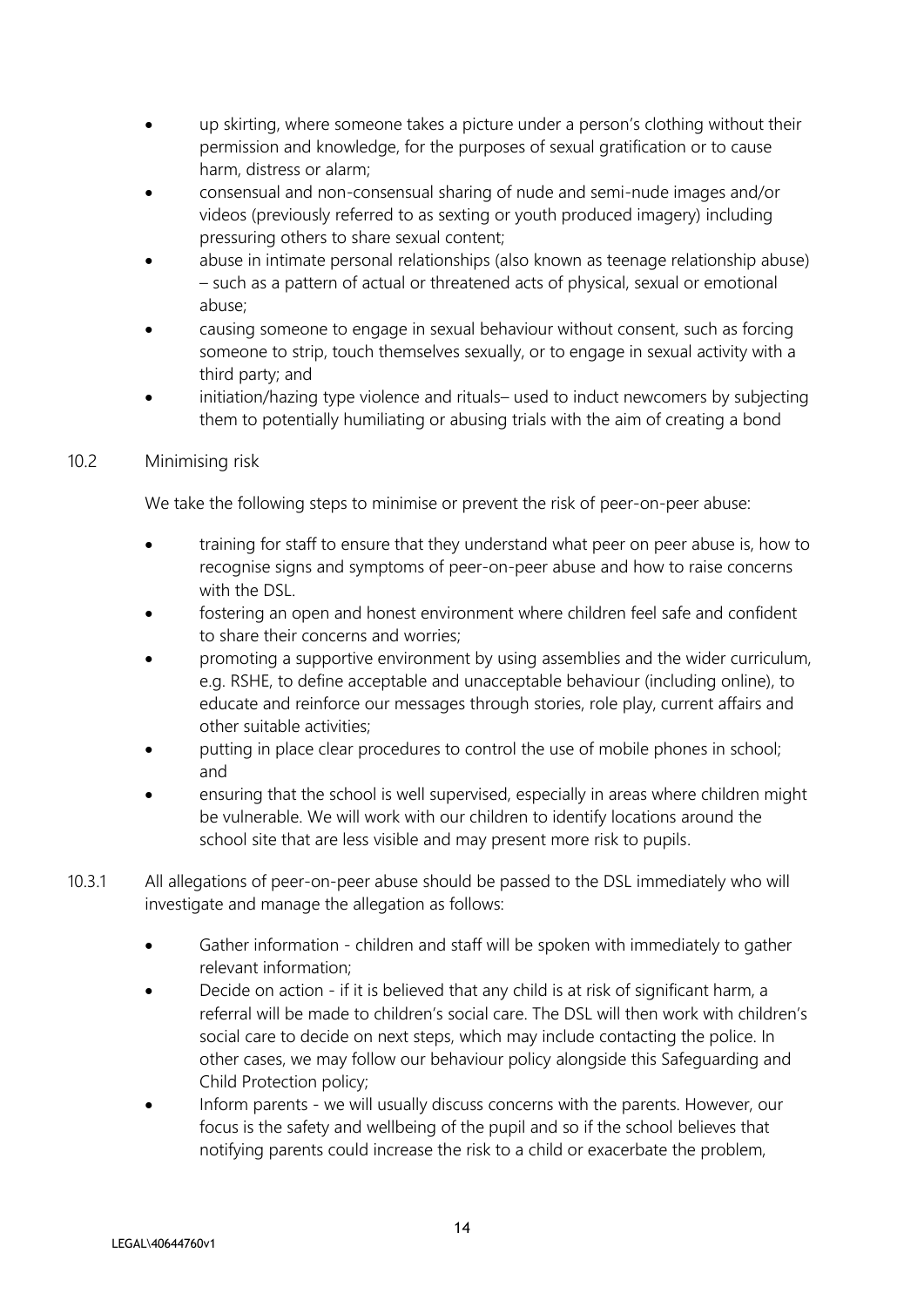advice will first be sought from children's social care and/or the police before parents are contacted.

- Record all concerns, discussions and decisions made, and the reasons for those decisions will be recorded in writing, kept confidential and stored securely on CPOMs. The record will include a clear and comprehensive summary of the concern, details of how the decision was followed up and resolved and a note of the action taken, decisions reached and the outcome. Support plans for the victim, the alleged perpetrator(s) and any other children involved, will record the support provided and the key adults involved in offering support. A risk assessment will be undertaken by the DSL in order to minimize the risk of further harm and to ensure the safety of all
- 10.3.2 Where allegations of a sexual nature are made, the school will follow the statutory guidance set out in Part 5 of Keeping Children Safe in Education 2021 and the document Sexual Violence and Sexual Harassment between children in schools and colleges (July 2021). In cases of consensual or non-consensual sharing of sexual imagery, we follow DfE guidance given to schools and colleges: 'Sharing nudes and semi-nudes: advice for education settings working with children and young people' (Dec 2020). Our school also refers to the LSCPB procedures which are written with particular reference to sexually abusive and inappropriate behaviours.

## Supporting those involved

- 10.3.3 The support required for the pupil who has been harmed will depend on their particular circumstance and the nature of the abuse. The support we provide could include counselling and mentoring or some restorative justice work.
- 10.3.4 Support may also be required for the pupil that caused harm. We will seek to understand why the pupil acted in this way and consider what support may be required to help the pupil and/or change behaviours. The consequences for the harm caused or intended will be addressed.

#### Information sharing

10.3.4 In the event that a victim or a perpetrator of peer-on-peer abuse moves to a new school or setting, the Designated Safeguarding Lead will share the appropriate information to ensure that the child/children involved and those at a new setting are safeguarded and supported appropriately.

#### 11 Serious violence

All staff are made aware of indicators that children are at risk from or are involved with serious violent crime. These include increased absence, a change in friendships or relationships with older individuals or groups, a significant decline in performance, signs of self-harm or a significant change in wellbeing,

signs of assault or unexplained injuries. Unexplained gifts could also indicate that children have been approached by or are involved with individuals associated with criminal gangs.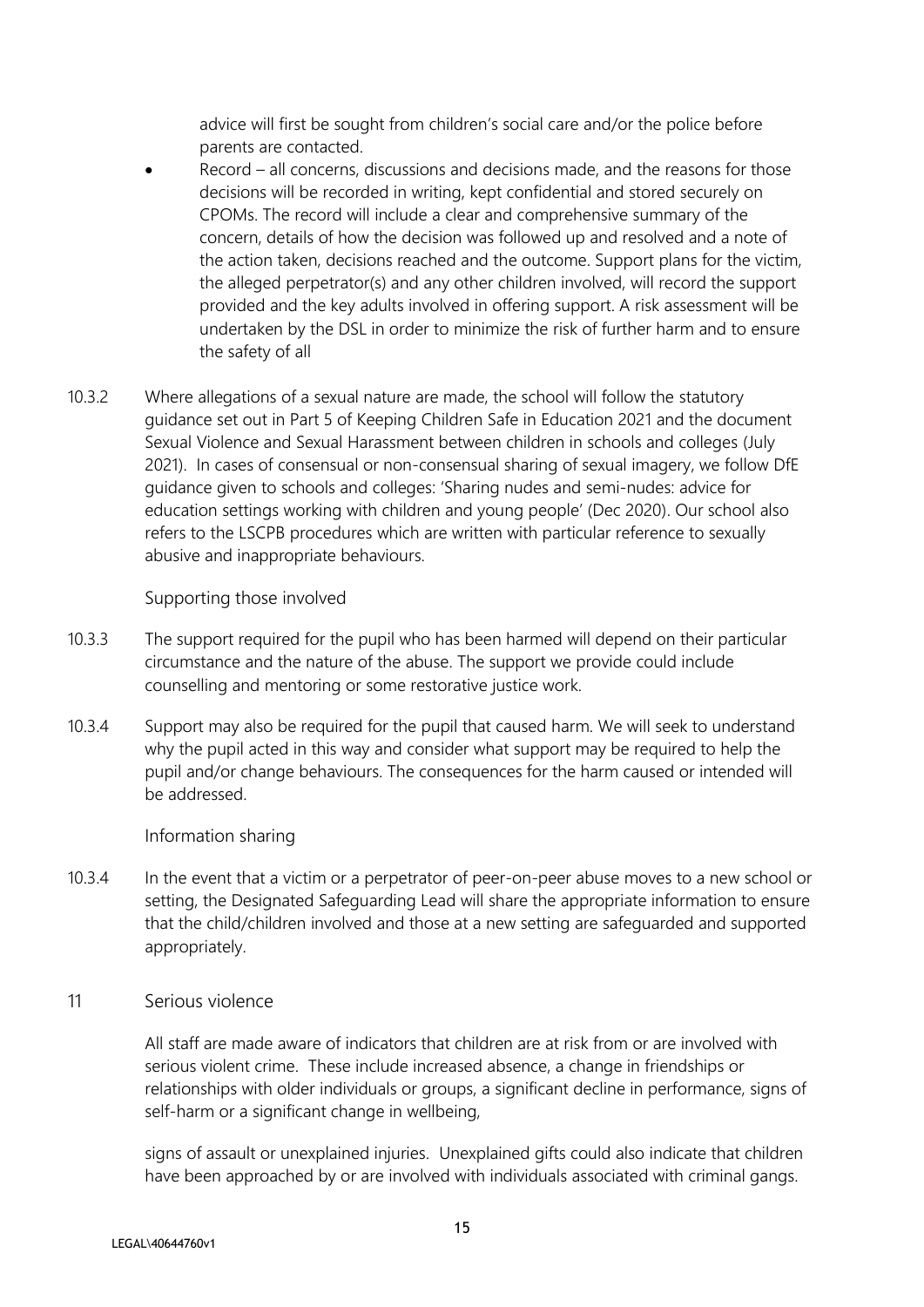All staff are made aware of the range of risk factors which increase the likelihood of involvement in serious violence, such as being male, excluded from school, having experienced maltreatment and having been involved in offending, such as theft or robbery.

Any concerns about serious violence should be referred to the DSL immediately.

# 12 Child Criminal Exploitation (CCE) and Child Sexual Exploitation (CSE)

- 12.1 Both CCE and CSE are forms of abuse and both occur where an individual or group takes advantage of an imbalance of power to coerce, manipulate or deceive a child into taking part in sexual or criminal activity in exchange for something the victim needs or wants and/or for financial advantage or increased status of the perpetrator or facilitator and/or through violence or the threat of violence. This power imbalance can be due to a range of factors, including age; gender; sexual identity; cognitive ability; physical strength; status and access to economic or other resources. Victims of CCE and CSE may have been criminally and sexually exploited even if the activity appears consensual. CCE and CSE do not always involve physical contact; it can also occur using technology.
- 12.1.2 The abuse can be perpetrated by individuals or groups, males or females, and children or adults. They can be one-off occurrences or a series of incidents over time and may or may not involve force or violence. Exploitation can be physical and take place online.
- 12.2 Child Criminal Exploitation (CCE)
- 12.2.1 CCE can include children being forced or manipulated into transporting drugs or money through county lines, working in cannabis factories, shop lifting or pickpocketing; being forced or manipulated into vehicle crime or threatening/committing serious violence to others.
- 12.2.2 Children can become trapped by this exploitation as perpetrators can threaten victims (and their families) with violence or trap and coerce them into debt. They may be coerced into carrying weapons such as knives or carry a knife for a sense of protection.
- 12.2.3 Children involved in criminal exploitation often commit crimes themselves. They may still have been criminally exploited even if the activity appears to be something they have agreed or consented to.
- 12.2.4 It is important to note that the experience of girls who are criminally exploited can be very different to that of boys, and both boys and girls being criminally exploited may be at a higher risk of sexual exploitation.
- 12.2.5 CCE indicators can include children who:
	- (a) appear with unexplained gifts or new possessions
	- (b) associate with other young people involved in exploitation
	- (c) suffer from changes in emotional well-being
	- (d) misuse drugs or alcohol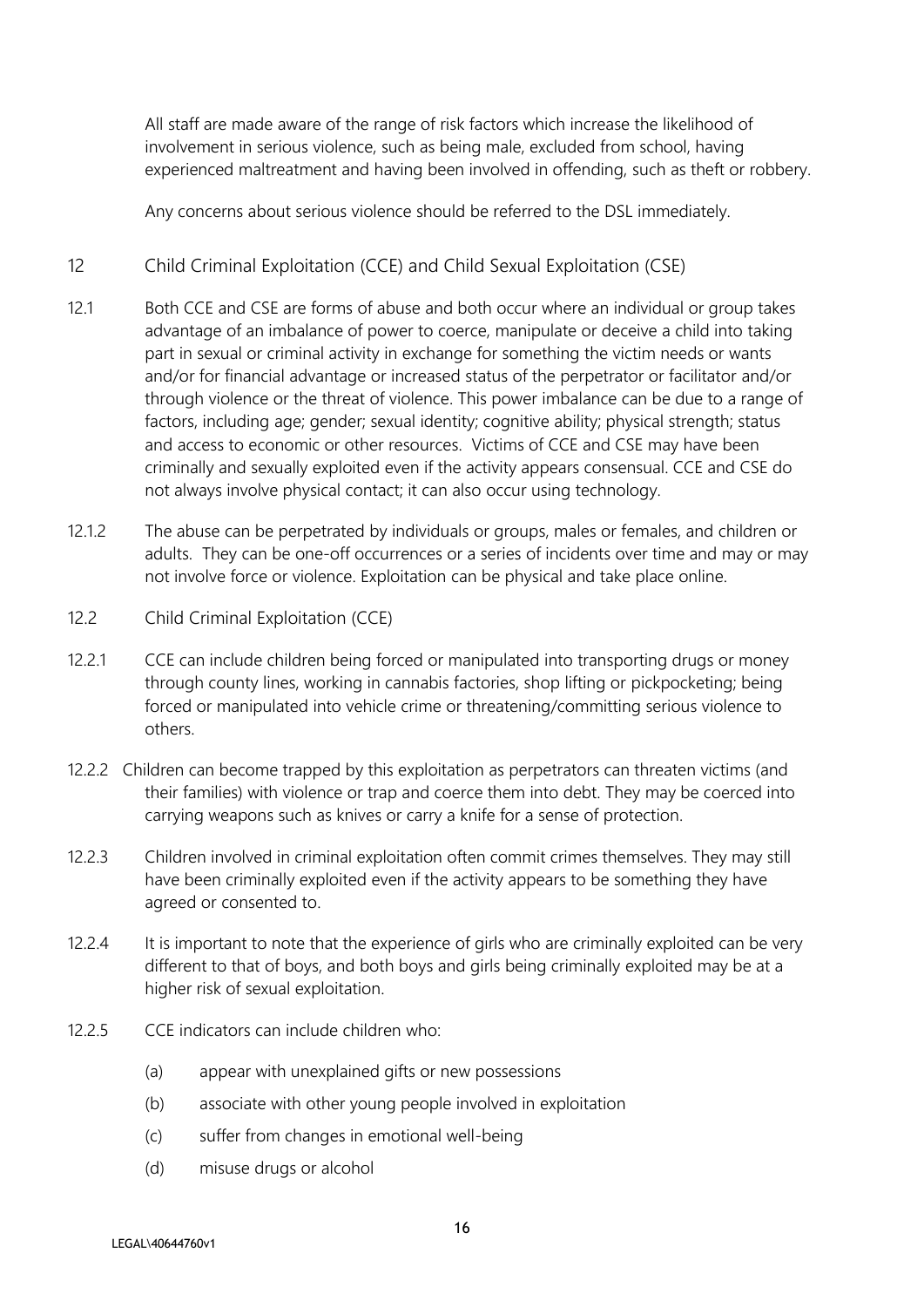- (e) go missing for periods of time or regular return home late
- (f) regularly miss school or education or do not take part in education
- 12.3 Child Sexual Exploitation (CSE)
- 12.3.1 CSE is a form of sexual abuse which may involve physical contact, including assault by penetration (for example, rape or oral sex) or nonpenetrative such as masturbation, kissing, rubbing and touching outside clothing. It may include non-contact activities such as involving children in the production of sexual images, forcing children to look at sexual images or watch sexual activities, encouraging children to behave in sexually inappropriate ways or grooming a child in preparation for abuse.
- 12.3.2 CSE can occur over time or be a one-off occurrence and may happen without the child's immediate knowledge e.g. through sharing videos or images of them on social media.
- 12.3.3 CSE can affect any child who has been coerced into engaging in sexual activities. This includes 16- and 17-year-olds who can legally consent to have sex. Some children may not realise they are being exploited e.g. they believe that are in a genuine romantic relationship.
- 12.3.4 Sexual exploitation is a serious crime and can have long lasting adverse impact on a child's physical and emotional health. It may also be linked to child trafficking. Our staff follow guidance and procedures as outlined in Safeguarding children and young people from sexual exploitation, in Leicester, Leicestershire and Rutland.
- 12.3.5 CSE indicators: The above can also be indicators of CSE, as can children who:
	- have older boyfriends
	- suffer sexually transmitted infections or become pregnant
- 12.3.6 We include the risks of criminal and sexual exploitation in our PSHE and RSE curriculum. It is often the case that the child does not recognise the exploitive nature of the relationship and does not recognise themselves as a victim.
- 12.3.2. Victims of criminal and sexual exploitation can be boys or girls and it can have an adverse impact on a child's physical and emotional health.
- 12.3.3 All staff are aware of the indicators that children are at risk of or are experiencing CCE or CSE. Staff must always act on any concerns that a child is suffering from or is at risk of criminal or sexual exploitation by reporting concerns immediately to the DSL.
- 12.3.4 The school will work with the police to foster positive relationships and share intelligence or information about CCE or CSE that the school may receive.
- 13 County Lines
- 13.1 County lines is a term used to describe gangs and organised criminal networks involved in exporting illegal drugs around the country using dedicated mobile phone lines. Children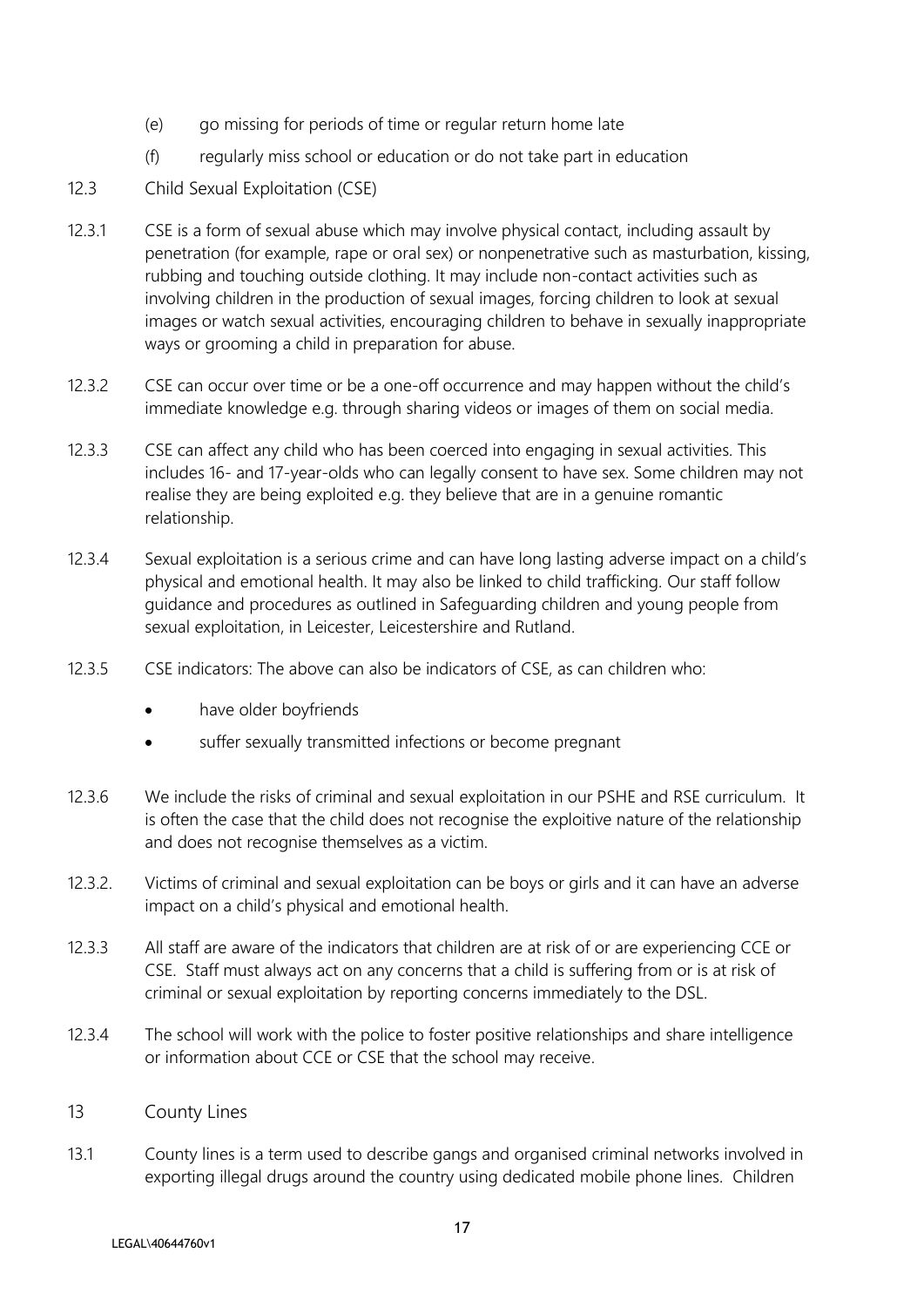and vulnerable adults are exploited to move, store and sell drugs and money, with offenders often using coercion, intimidation, violence (including sexual violence) and weapons to ensure compliance of victims.

- 13.2 County lines exploitation can occur where an individual or group takes advantage of an imbalance of power to coerce, manipulate or deceive a child. This power imbalance can be due to the same range of factors set out in paragraph 12.1 on child criminal exploitation.
- 13.3 Children can be targeted and recruited into county lines in a number of locations, including schools. Indicators of county lines include those indicators set out at 12.3 of this policy, with the main indicator being missing episodes from home and/or school. Additional indicators that may be present where a child is criminally exploited into county lines include children who:
	- go missing and are subsequently found in areas away from home;
	- have been victim or perpetrator of serious violence (e.g. knife crime)
	- are involved in receiving requests for drugs via a phone line, moving drugs, handing over or collecting money for drugs;
	- are exposed to techniques such as 'plugging', where drugs are concealed internally to avoid detection;
	- are found in accommodation with which they have no connection or in a hotel room where there is drug activity;
	- owe a 'debt bond' to their exploiters;
	- have their bank accounts used to facilitate drug dealing.
- 13.4 All staff are aware of indicators that children are at risk from or experiencing child criminal exploitation (CCE). The main indicator is increased absence or going missing from home/care, during which time the child may have been trafficked for the purpose of transporting drugs or money.
- 13.5 Where necessary, searching, screening and confiscation will be used to safeguard children. The school will defer to the guidance document and operate within the school behavior policy.
- 14 Modern Slavery and Trafficking
- 14.1. Modern slavery is defined as the recruitment, movement, harbouring or receiving of children, women or men through the use of force, coercion, abuse of vulnerability, deception or other means for the purpose of exploitation. Even if a victim consents and is willing to be moved, trafficking could still be taking place. It involves either the threat of harm or actual harm to the person themselves or their family.
- 14.2 Children may be trafficked for: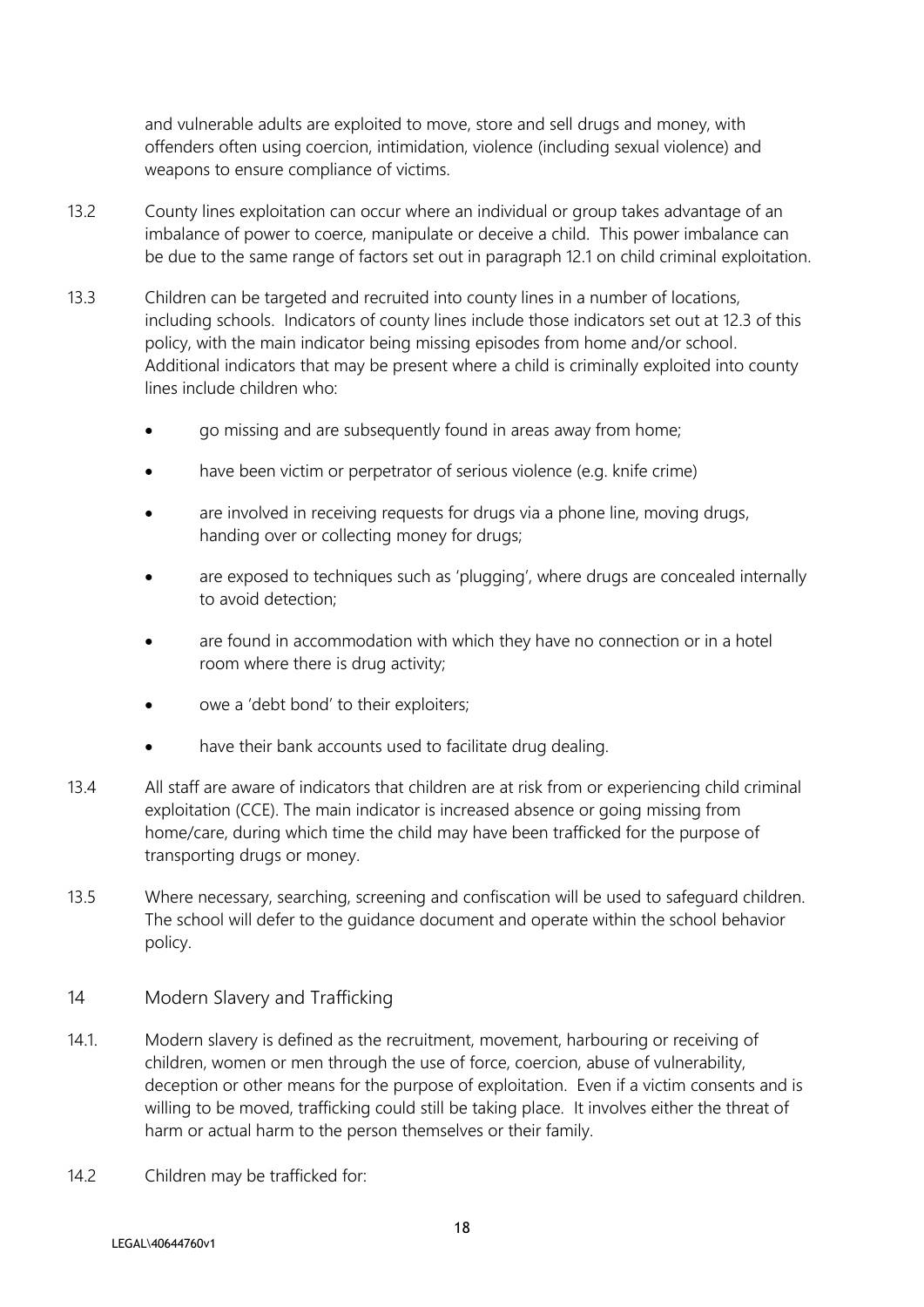- sexual abuse
- forced marriage
- domestic servitude
- forced labour
- criminal activity

14.3 Signs a child may be a victim of modern slavery/trafficking includes (but is not limited to):

- Physical appearance poor physical condition, malnourishment, untreated injuries, and looking neglected;
- Isolation victims may not be allowed out on their own and may appear to be under the control or influence of people accompanying them, with the absence of a parent or legal guardian. They may not interact and be unfamiliar in their local community;
- Poor living conditions victims may be living in dirty, cramped or overcrowded accommodation, with multiple children living and working at the same address/premises;
- Personal belongings few possessions, wearing the same clothes each day, and no identification documents; and
- Reluctant to seek help victims may avoid eye contact, appear frightened or hesitant to approach people and have lack of trust or concern about making a report through fear of being deported or fear of violence on their family.
- 14.4 Many children are trafficked into the UK from abroad, but children may also be trafficked around the UK. The number of British children identified as potential victims of modern slavery has more than doubled in a year, prompting concerns about child exploitation by county lines drugs gangs. As is the case with all safeguarding concerns, staff must refer immediately to the DSL any concern they have that a child may be a victim of trafficking.

# 15 Sharing nudes and semi-nudes

- 15.1 Sharing photos, videos and live streams online is part of daily life for many children and young people, enabling them to share their experiences, connect with friends and record their lives. Sharing nudes and semi-nudes means the sending or posting online of nude or semi-nude images, videos or live streams by young people under the age of 18. This could be via social media, gaming platforms, chat apps or forums, or carried out offline between devices via services like Apple's AirDrop.
- 15.2 the term 'nudes' is used as it is most commonly recognised by young people and more appropriately covers all types of image sharing incidents. Alternative terms used in education may include 'dick pics' or 'pics'. Other terms used in education include 'sexting', 'youth produced sexual imagery' and 'youth involved sexual imagery;
- 15.3 The motives for taking and sharing nudes and semi-nudes are not always sexually or criminally motivated. Such images may be created and shared consensually by young people who are in a relationship. It is also possible for a young person in a consensual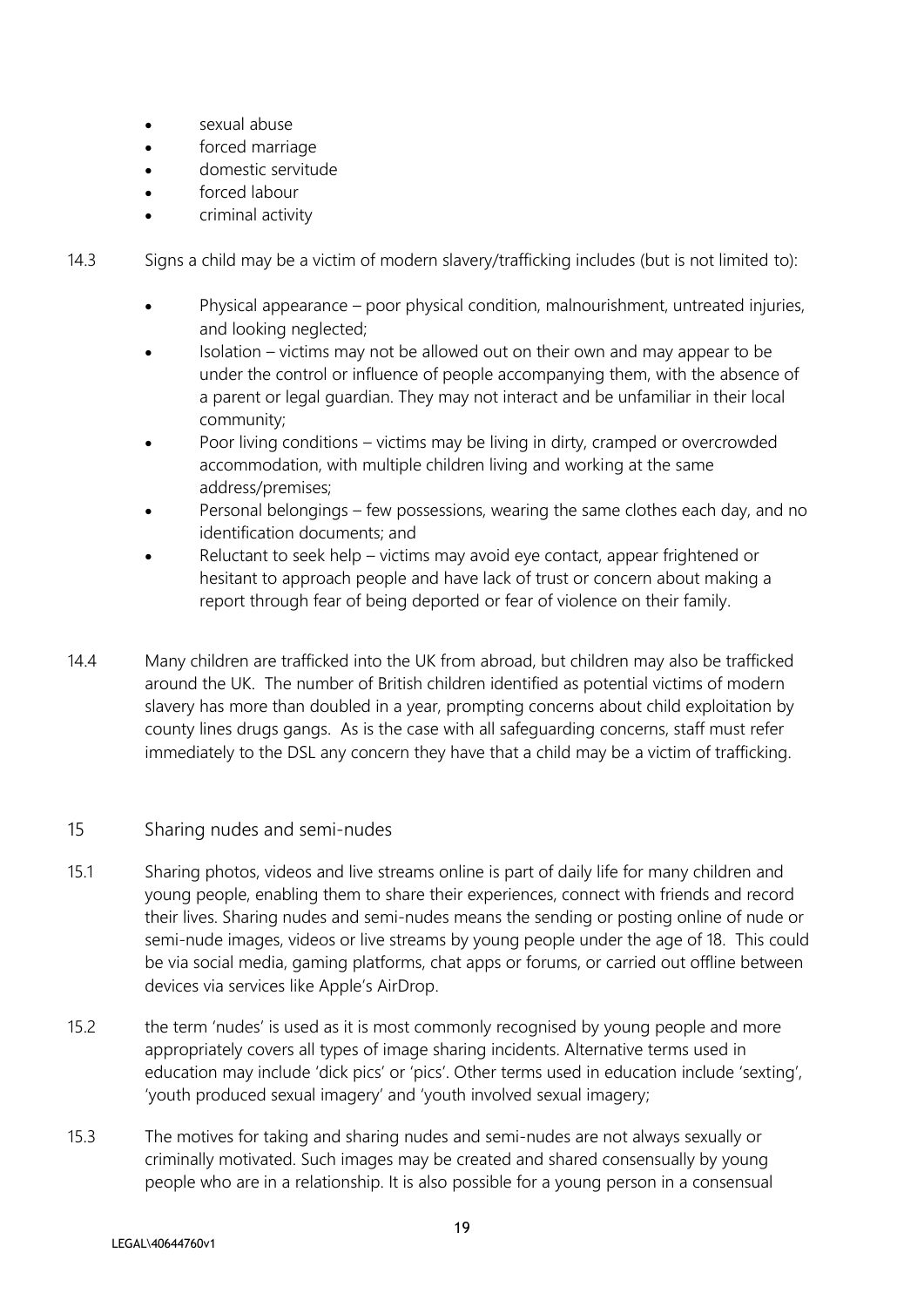relationship to be coerced into sharing an image with their partner. Incidents may also occur where:

- children and young people find nudes and semi-nudes online and share them, claiming to be from a peer;
- children and young people digitally manipulate an image of a young person into an existing nude online;
- 15.3 All incidents involving nude or semi-nude images will be managed as follows:
	- The incident will be referred to the DSL immediately and the DSL will discuss it with the appropriate staff. If necessary, the DSL may also interview the children involved; this may include requesting the child to describe the image in order to ascertain whether a child has been or is at risk of being harmed;
	- Searching, screening and confiscation will be used as appropriate;
	- Parents will be informed at an early stage and involved in the process unless there is good reason to believe that involving parents would put a child at risk of harm;
	- At any point in the process, if there is a concern a young person has been harmed or is at risk of harm we will refer the matter to the police and/or children's social care.
	- The school will have regard to the updated advice for managing incidences of sharing nudes and semi-nudes (UKCIS Dec 2020) when managing these issues  $1$

# 16 Online safety

The use of technology has become a significant component of many safeguarding issues; technology often provides the platform that facilitates harm such as child sexual exploitation, radicalisation and sexual predation. It is essential that children are safeguarded from potentially harmful and inappropriate online material. As well as educating children about online risks, we have appropriate filtering and monitoring systems in place to limit the risk of children being exposed to inappropriate content, subjected to harmful online interaction with other users and to ensure their own personal online behaviour does not put them at risk.

Online safety risks can be categorised into four areas of risk:

content: being exposed to illegal, inappropriate or harmful content such as pornography, fake news, misogyny, self-harm, suicide, racist or radical and extremist views;

<sup>1</sup> For further guidance, see **'[Sharing nudes and semi-nudes](https://assets.publishing.service.gov.uk/government/uploads/system/uploads/attachment_data/file/759009/Overview_of_Sexting_Guidance.pdf)**', UKCIS.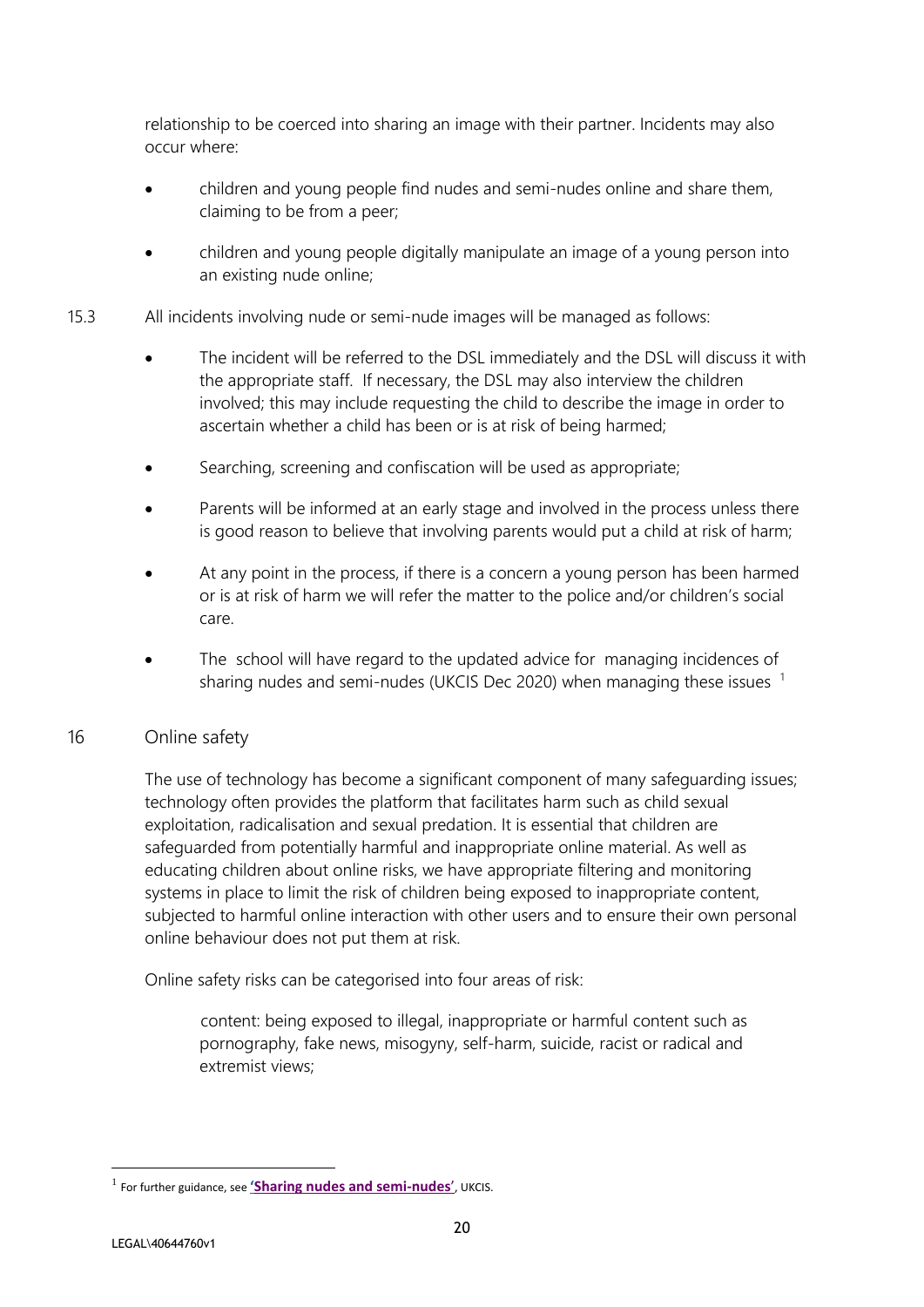contact: being subjected to harmful online interaction with other users such as peer to peer pressure and adults posing as children or young adults to groom or exploit children;

conduct: personal online behavior that increases the likelihood of, or causes, harm such as making, sending and receiving explicit images, sharing other explicit images and online bullying;

Commerce: risks such as online gambling, inappropriate advertising, phishing or financial scams.

- 16.1 St Clare's Primary School will make all reasonable endeavours to limit children's exposure to the above risks, including teaching children how to stay safe online. Where children may be asked to learn online at home, the school will follow advice provided by the DfE to schools and colleges to do so safely: safeguarding-in-schools-colleges-and-otherproviders and [guidance on safeguarding and remote education](https://www.gov.uk/guidance/safeguarding-and-remote-education-during-coronavirus-covid-19)
- 16.2 The school will consider a whole school approach to online safety. This will include a clear policy on the use of mobile technology in the school. Many children have unlimited and unrestricted access to the internet via 3G, 4G and 5G in particular and the school will carefully consider how this is managed on our premises.
- 16.3 The school has effective filtering and monitoring systems in place to protect children and staff when using the school IT equipment.
- 16.4 In line with DfE recommendation, St Clare's Primary School will inform parents/carers about specific support and resources to keep their children safe online.
- 16.5 All staff are aware of online risks and should report any concerns to the DSL. See Annex 2 for further details
- 17 Domestic Abuse
- 17.1 The Domestic Abuse Act 2021 introduces a legal definition of domestic abuse and recognises the impact of domestic abuse on children if they see, hear or experience the effects of abuse.
- 17.2 Domestic abuse is any incident or pattern of incidents of controlling, coercive, threatening behaviour, violence or abuse, between those aged 16 or over who are, or have been, intimate partners or family members regardless of gender or sexuality. It includes people who have been or are married, are or have been civil partners, have agreed to marry one another or each have or have had a parental relationship in relation to the same child. It can include psychological, physical, sexual, financial and emotional abuse.
- 17.3 Anyone can be a victim of domestic abuse, regardless of sexual identity, age, ethnicity, socioeconomic status, sexuality or background and domestic abuse can take place inside or outside the home.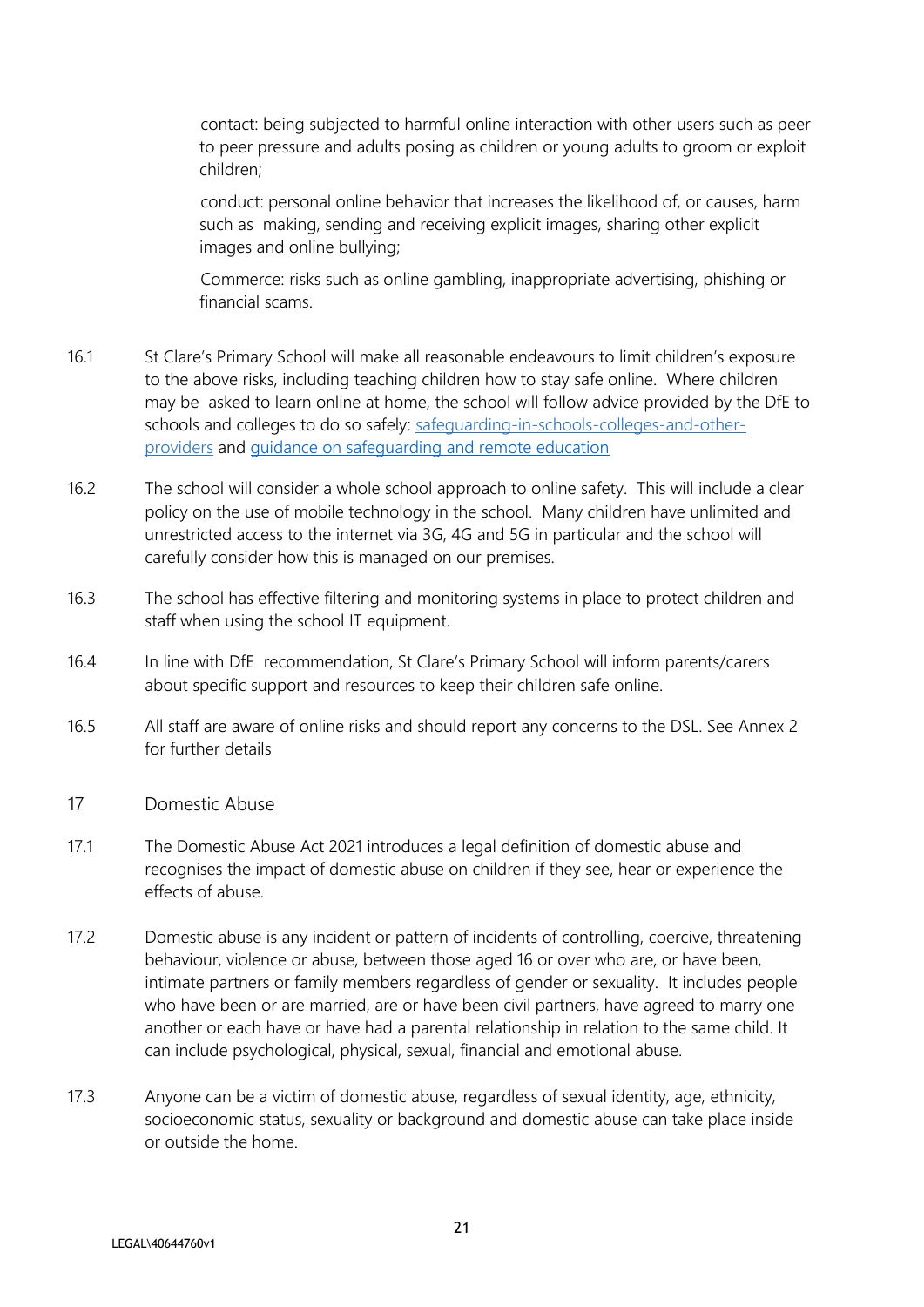- 17.4 Children can witness and be adversely affected by domestic violence in their home life. Experiencing domestic abuse and exposure to it can have a serious emotional and psychological impact on children, and in some cases, a child may blame themselves for the abuse or may have had to leave the family home as a result. The pattern of abuse by coercive control abuse creates high levels of anxiety and fear. This has a significant impact on children and young people, both directly as victims in their own right, and indirectly due to the impact the abuse has on the parent being abused. Children may also be forced to participate in controlling or coercive behaviour towards the parent who is being abused.
- 17.5 Where police have been called to a domestic abuse incident where children are resident in the household and/or witnessed that incident, the police will notify the Operation Encompass Team at the local authority, who will inform the DSL the following morning. This ensures that the school has up to date safeguarding information about the child and can offer discrete support.
- 17.6 Through the RSHE programme St Clare's Primary School will teach children and young people about healthy relationships to build understanding and resilience against abuse of this nature.
- 17.7 All staff are aware of the impact domestic abuse can have on a child. If any of our staff are concerned that a child has witnessed domestic abuse and violence, they will report their concerns immediately to the DSL.

## 18 Honour-Based Abuse

- 18.1 So-called 'honour-based' abuse (HBA) encompasses actions taken to protect or defend the honour of the family and/or the community, including female genital mutilation (FGM), forced marriage and practices such as breast ironing. All forms of so-called HBA are abuse (regardless of the motivation) and should be managed and escalated as such.
- 18.2 Abuse committed in the context of preserving 'honour' often involves a wider network of family or community pressure and can include multiple perpetrators. Our staff are aware of this dynamic and additional risk factors and we take them into consideration when deciding what safeguarding action to take.
- 18.3 If staff are concerned that a child may be at risk of HBA or has suffered from HBA, they must contact the designated safeguarding lead as a matter of urgency.
- 18.2 Female Genital Mutilation
- 18.2.1 FGM comprises all procedures involving partial or total removal of the external female genitalia or other injury to the female genital organs. It is illegal and a form of child abuse with long-lasting harmful consequences.
- 18.2.2 FGM is carried out on females of any age, from babies to teenagers to women. Our staff are trained to be aware of risk indicators, including concerns expressed by girls about going on a long holiday during the summer break, a visiting female elder (staff should not assume that FGM only happens outside the UK), a mother or sister who has undergone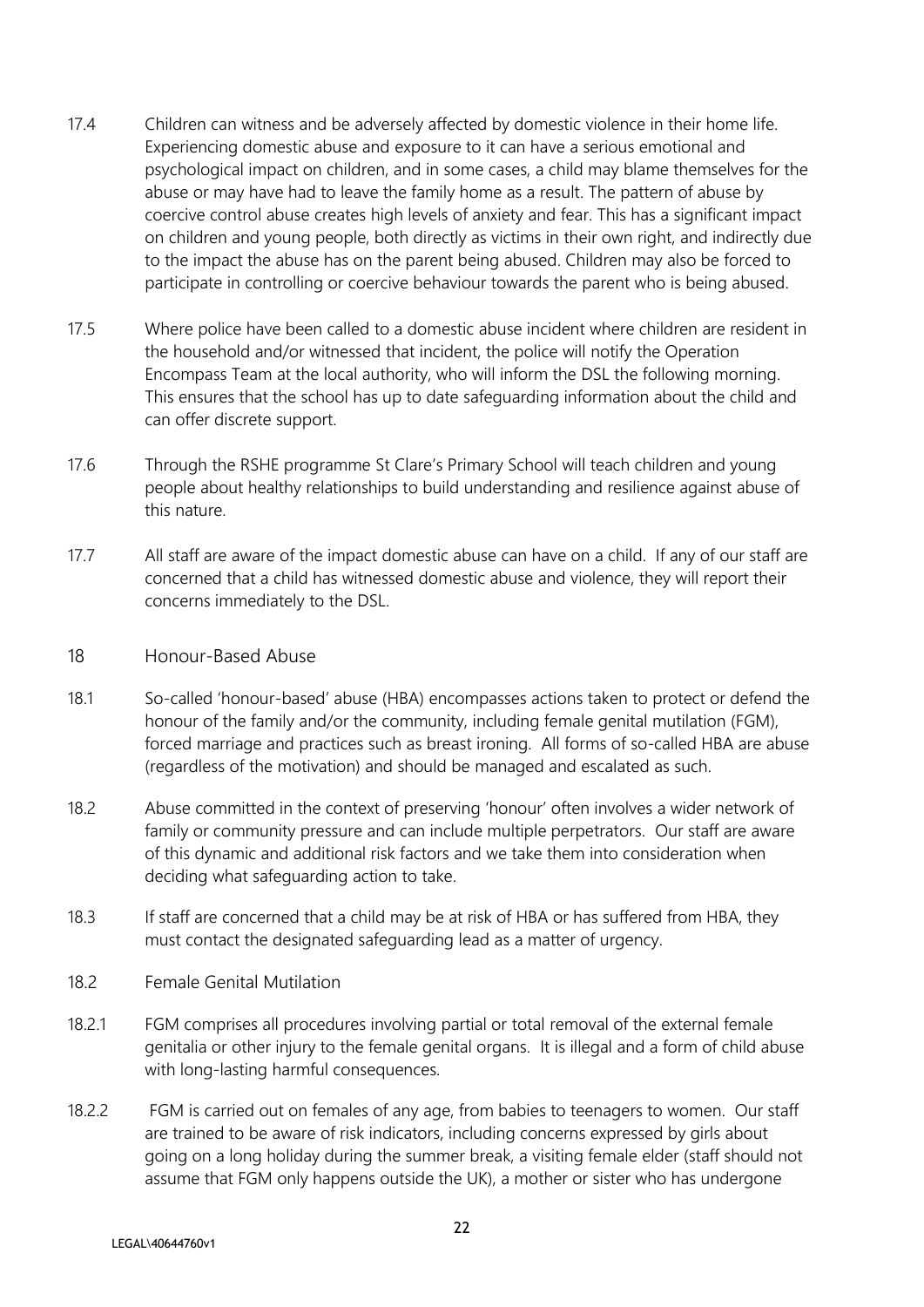FGM, low level of integration into UK society or talk of a special procedure or celebration to become a woman.

- 18.2.3 In their response to FGM, St Clare's Primary School takes into account the updated government guidance, 'multi-agency statutory guidance on female genital mutilation' 2020. If any professional suspects that a girl has undergone FGM their designated safeguarding lead must be informed and an immediate referral should be made to the local authority's children's social care department.
- 18.2.4 If staff are concerned that a child may be at risk of FGM, they will follow the school's safeguarding protocols and inform the designated safeguarding lead without delay. Where there is an imminent or serious risk, an emergency response by the designated safeguarding lead may be required, either an urgent referral to social services and/or potentially contacting the police.
- 18.2.5 Under the FGM mandatory reporting duty, teachers also have a legal duty to report to the police where they discover that FGM has been carried out on a child under 18. In such circumstances, teachers must personally report the matter to the police as well as informing the DSL.
- 18.3 Forced Marriage
- 18.3.1 A forced marriage is one entered into without the full and free consent of one or both parties and where violence, threats or any other form of coercion is used to cause a person to enter into a marriage. Coercion may include physical, psychological, financial, sexual and emotional pressure or abuse. Forced marriage is illegal.
- 18.3.2 Our staff are trained to be aware of risk indicators, which may include being taken abroad and not being allowed to return to the UK.
- 18.3.3 Forced marriage is not the same as arranged marriage, which is common in many cultures.
- 18.3.4 If staff are concerned that a child may be at risk of forced marriage, they should speak to the designated safeguarding lead immediately.
- 19 Radicalisation and Extremism
- 19.1 Extremism is defined as vocal or active opposition to fundamental British values, including democracy, the rule of law, individual liberty and mutual respect and tolerance of different faiths and beliefs. Radicalisation refers to the process by which a person comes to support terrorism and extremist ideologies associated with terrorist groups.
- 19.2 Children are vulnerable to extremist ideology and radicalisation. Whilst Islamist fundamentalism is the most widely publicised, extremism and radicalisation can occur in other cultures, religions and beliefs, including the far right and white supremacy. Our staff are trained to identify those at risk of being radicalised or drawn into extremism.
- 19.3 As part of the Counter Terrorism and Security Act 2015, schools have a duty to 'prevent people being drawn into terrorism'. This has become known as the 'Prevent Duty'.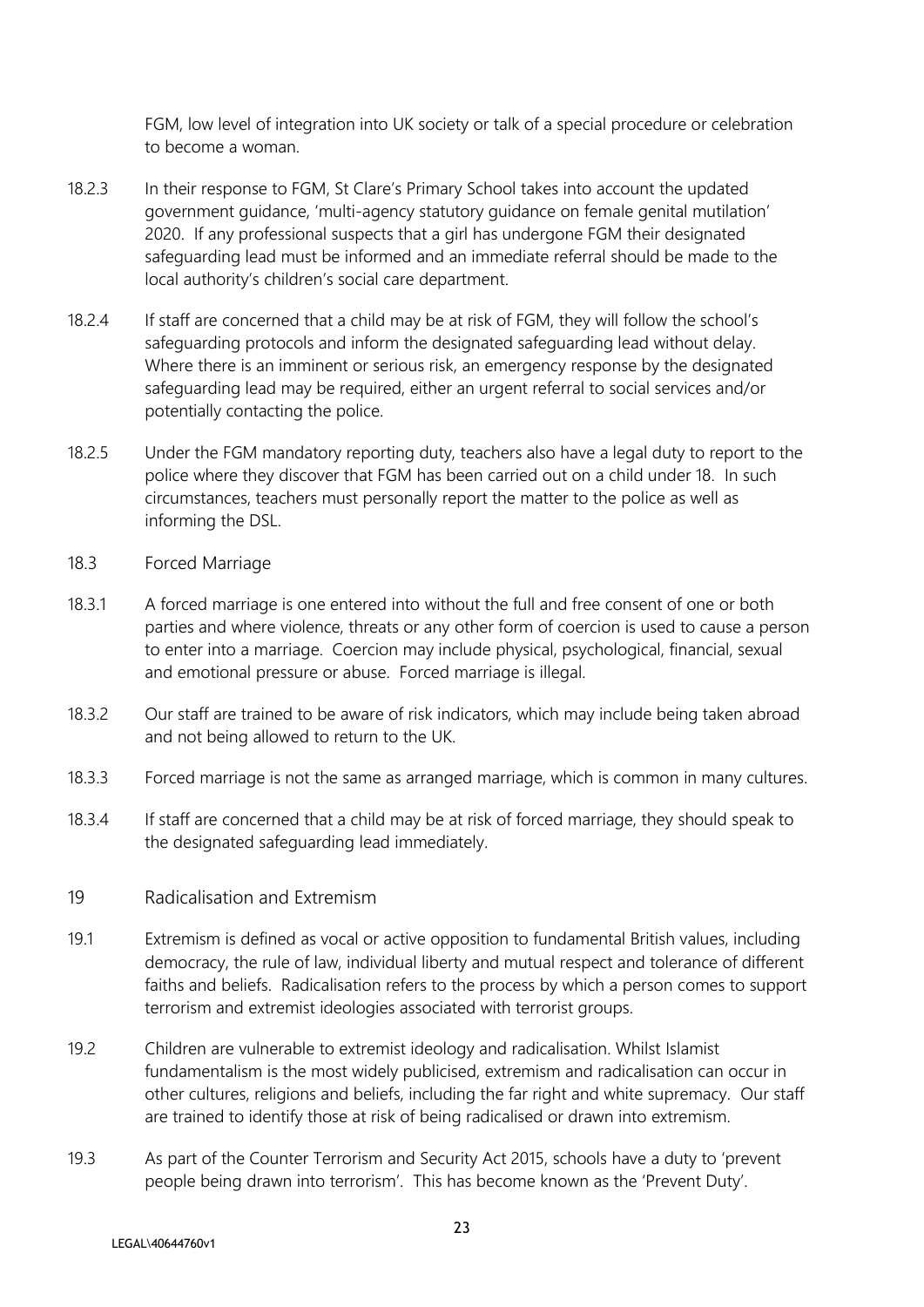- 19.4 If staff are concerned that a child may be at risk of radicalisation or being drawn into extremism, they should speak to the designated safeguarding lead, who has received training about the Prevent Duty and tackling extremism and is able to support staff with any concerns they may have.
- 19.5 At St Clare's Primary School we use the curriculum to ensure that children and young people understand how people with extreme views share these with others, especially using the internet. We are committed to ensuring that our pupils are offered a broad and balanced curriculum that aims to prepare them for life in modern Britain. Teaching the school's core values alongside the fundamental British Values supports quality teaching and learning, whilst making a positive contribution to the development of a fair, just and civil society.
- 20 Allegations made against/Concerns raised in relation to teachers, including supply teachers, other staff, volunteers and contractors
- 20.1 At St Clare's Primary School we recognise the possibility that adults working in the school or on behalf of the school may harm children. If an allegation is made or low-level concern is raised against a member of staff, including supply staff, contractor or a volunteer, our set procedures must be followed as described in our 'Allegations made against/Concerns raised in relation to teachers, including supply teachers, other staff, volunteers and contractors' Policy, which can be accessed on the Trust extranet. The full procedures for managing such allegations or concerns are set out in Part Four od Keeping children safe in education, 2021.
- 20.2 We provide our staff with advice regarding their personal online activity and we have clear rules regarding electronic communications and online contact with pupils. It is considered a serious disciplinary issue if staff breach these rules.
- 20.3 Our Staff Code of Conduct sets out St Clare's Primary School's expectations of staff and is signed by all staff members to confirm that they have read, understood and will comply with the expectations.
- 20.4 Any concerns about the conduct of adults in the school or those working on behalf of the school should be reported to the Headteacher without delay (or where that is not possible, to the Designated Safeguarding Lead);
- 20.5 any safeguarding concerns or allegations about the Headteacher should be communicated in writing to the Chief Executive Officer (CEO) of St Thomas Aquinas Catholic Multi-Academy Trust.
- 20.6 Allegations made against staff who no longer work at the school will be reported to the police.
- 20.7 Safeguarding concerns and allegations against members of staff should be reported whether they take place on the school premises or offsite.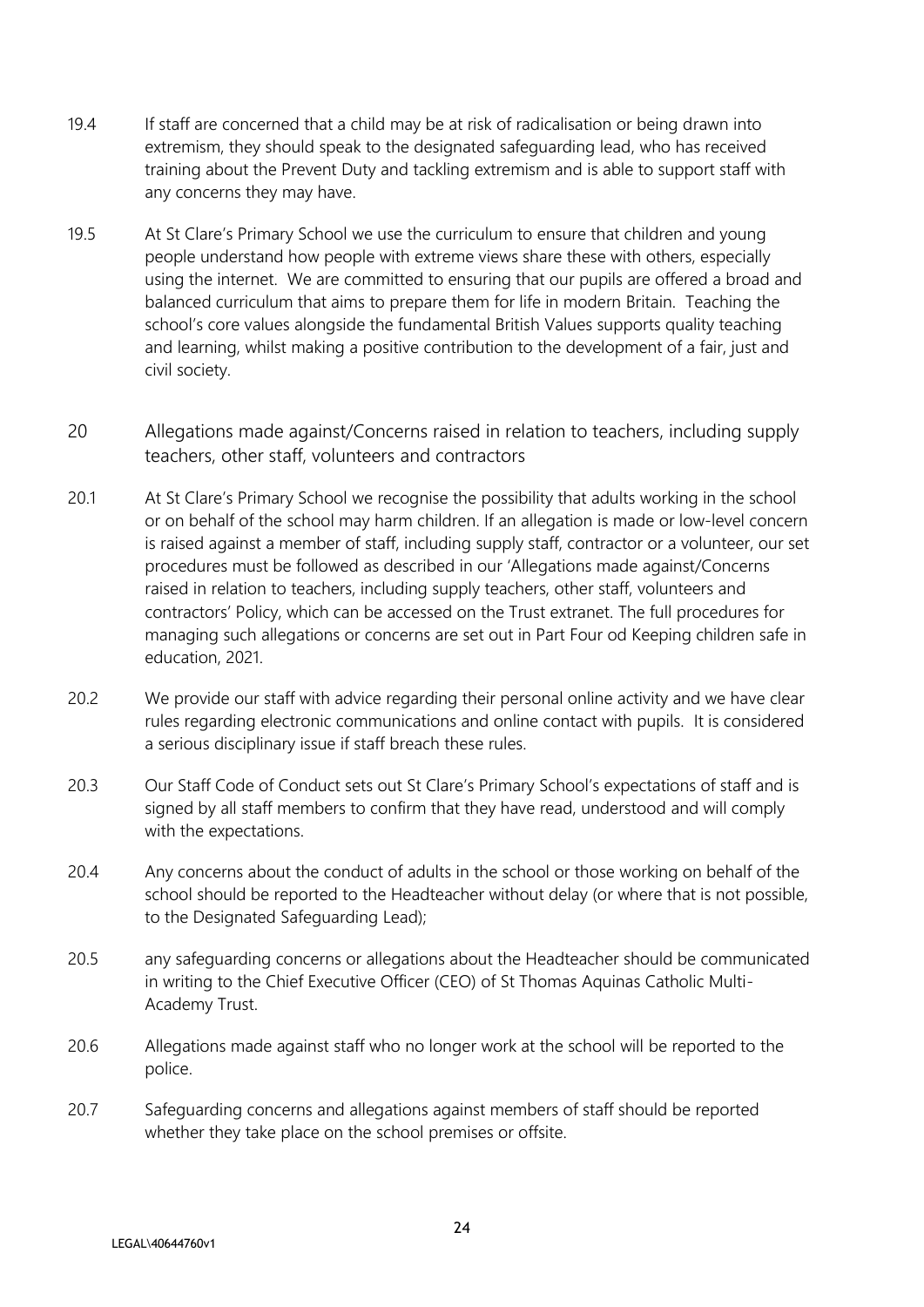- 20.8 Where appropriate, the school will inform Ofsted of the allegation and actions taken, within the necessary timescale.
- 21 Whistle blowing if you have concerns about a colleague
- 21.1 It is important that all staff and volunteers feel able to raise concerns about a colleague's practice. The Trust's whistleblowing Policy, available on St Thomas Aquinas Trust extranet, allows staff to raise concerns or make allegations about suspected wrongdoing and for an appropriate enquiry to take place. If a member of staff reasonably believes they have discovered serious malpractice within the school, ideally, they should raise these concerns with their line manager. However, if, for whatever reason this is not possible or appropriate, they should contact the Headteacher.

If a member of staff suspects that the Headteacher may be involved in the malpractice, then they should contact in writing to the CEO of The Trust.

- 21.2 Staff may also report their concerns directly to children's social care or the police if they believe direct reporting is necessary to secure action.
- 21.3 The NSPCC runs a whistleblowing helpline on behalf of the government, which offers free advice and support to professionals with concerns about how child protection issues are being handled in their own or another organisation: Contact details are: 0808 800 5000, email [help@nspcc.org.uk.](mailto:help@nspcc.org.uk)
- 22 Safer recruitment
- 22.1 The governing body and our senior leadership team are responsible for ensuring we follow recruitment procedures that help to deter, reject or identify people who might harm children. When doing so we check and verify the applicant's identity, qualifications and work history in accordance with Part Three of Keeping Children Safe in Education 2021 and the local safeguarding partners arrangements.
- 22.2 When using supply staff, we will obtain written confirmation from supply agencies or thirdparty organisations that staff they provide have been appropriately checked and are suitable to work with children. Trainee teachers will be checked either by the school or by the training provider, from whom written confirmation will be obtained confirming their suitability to work with children.
- 22.3 We ensure that our volunteers undergo a risk assessment, are appropriately checked and supervised in school. We check the identity of all contractors working on site and request DBS checks where required by Keeping Children Safe in Education (2021). Contractors who have not undergone checks will not be allowed to work unsupervised during the school day.
- 22.4 The school maintains a single central record of recruitment checks undertaken, which is monitored for compliance by the Trust. Our recruitment policy and procedures can be accessed on St Thomas Aquinas Trust extranet.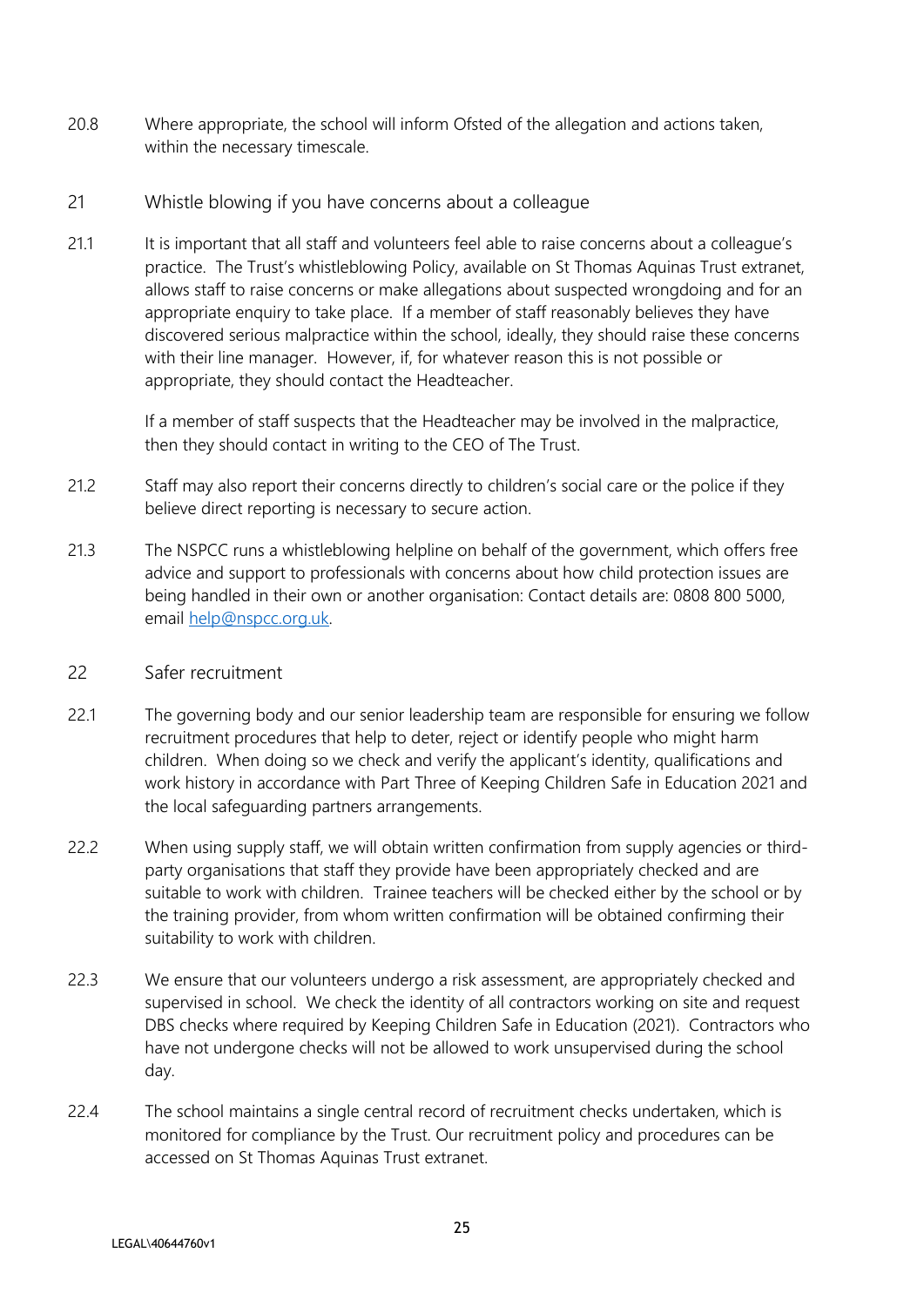- 22.5 All relevant staff (involved in early years settings and/or before or after school care for children under eight) are made aware of the disqualification from childcare guidance and their obligations to disclose to us relevant information that could lead to disqualification.
- 22.6 All staff who have contact with children and families will have supervisions, which will provide them with support, coaching and training, promote the interests of children and allow for confidential discussions od sensitive issues.

## 23 Site security

Visitors are asked to sign in at the school reception and are given a badge, which confirms they have permission to be on site. If visitors have undergone the appropriate checks, they can be provided with unescorted access to the school site. Visitors who have not undergone the required checks will be escorted at all times.

- 24 Child protection procedures
- 24.1 Recognising abuse
- 24.1.1 Abuse and neglect are forms of maltreatment. Somebody may abuse or neglect a child by inflicting harm or by failing to act to prevent harm. Abuse may be committed by adult men or women and by other children and young people.
- 24.1.2 Keeping Children Safe in Education (DfE 2021) refers to four categories of abuse. These are set out at Appendix 1 along with indicators of abuse.
- 24.1.3 If a member of staff is unsure about the signs that may indicate abuse, neglect or a mental health issue, they should speak to the DSL.
- 24.2 Taking action

Any child could become a victim of abuse. Key points for staff to remember for taking action are:

- in an emergency take the action necessary to help the child, if a child is in immediate danger, call 999;
- record your concern on CPOMS or on the school's safeguarding form if you cannot access CPOMS and report to the DSL as soon as possible.
- share information on a need-to-know basis only and do not discuss the issue with colleagues, friends or family
- 24.3 If you are concerned about a pupil's welfare
- 24.3.1 Staff may suspect that a pupil may be at risk. This may be because the pupil's behaviour, attendance or their appearance has changed or physical signs are noticed. In these circumstances, staff will give the pupil the opportunity to talk and ask if they are OK.
- 24.3.2 If the pupil does reveal that they are being harmed, staff should follow the advice below.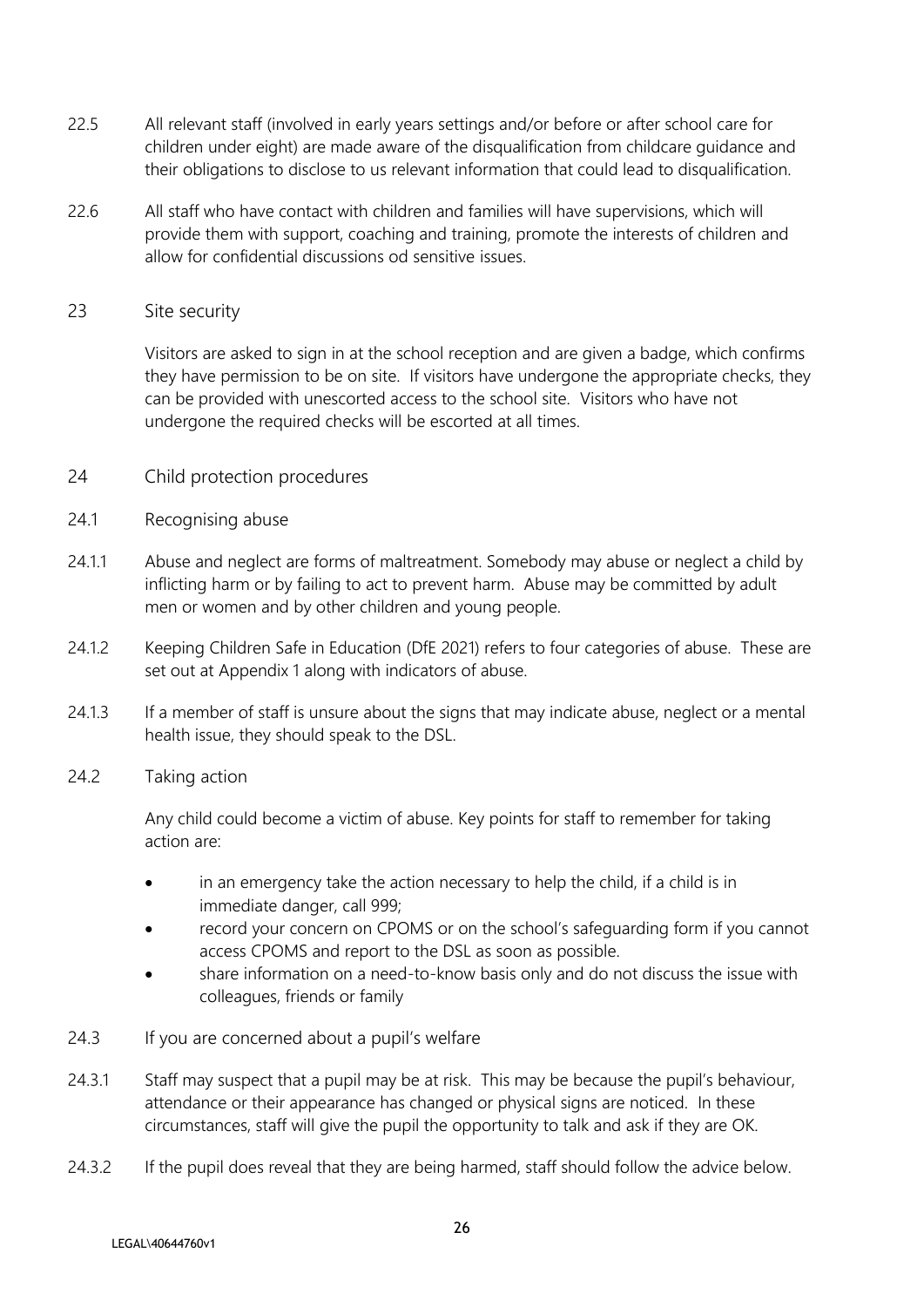- 24.3.3 There will be many occasions when a member of staff is concerned about a child and a child does not directly disclose abuse or neglect. If the child does not reveal that they are being or have been harmed, but staff have concerns about the child, they should report this to the DSL immediately.
- 24.3.4 Staff, parents and members of the wider community should never assume that someone else will report concerns. Everyone has a responsibility to safeguard children and should always report concerns, however minor.
- 24.4 If a pupil discloses to you

If a pupil tells a member of staff about a risk to their safety or wellbeing, the staff member will:

- remain calm and not overreact
- allow them to speak freely
- not be afraid of silences
- not ask leading questions
- give reassuring nods or words of comfort  $-$  'I'm so sorry this has happened to you', 'I want to help', 'This isn't your fault', 'You are doing the right thing in talking to me'
- not automatically offer physical touch as comfort
- let the pupil know that in order to help them they must pass the information on to the DSL
- tell the pupil what will happen next
- complete a CPOMs report or use the school's safeguarding form if you cannot access CPOMS and pass it to the DSL as soon as possible
- report verbally to the DSL even if the child has promised to do it by themselves
- 24.5 Notifying parents

St Clare's Primary School will normally seek to discuss any concerns about a pupil with their parents. If the school believes that notifying parents could increase the risk to the child or exacerbate the problem, advice will first be sought from children's social care and/or the police before parents are notified.

The school will always adhere to the Data Protection Act (2018) and the General Data Protection Regulation (2018).

- 25 Responding to a safeguarding concern
- 25.1 The DSL will make a decision about the appropriate action to take following a safeguarding concern or direct disclosure. This may include:
	- Managing support internally;
	- Implementing early help intervention;
	- Starting an early help assessment for targeted support; or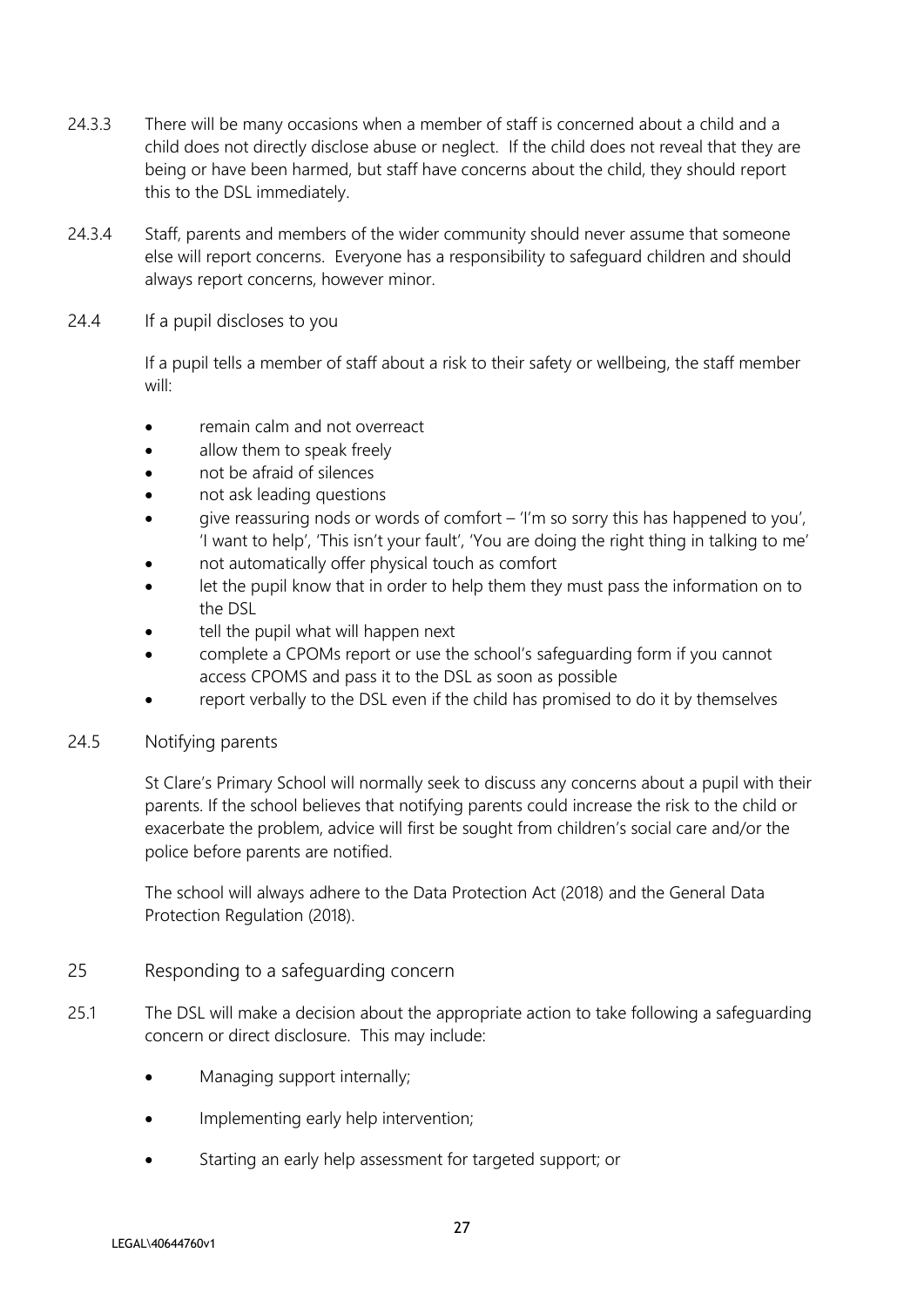- Referring the case or incident to children's social care for statutory intervention.
- 25.2 The DSL will make a referral to children's social care if it is believed that a pupil is suffering or is at risk of suffering significant harm. The pupil (subject to their age and understanding) and the parents will be told that a referral is being made, unless to do so would increase the risk to the child.
- 25.3 The school follows Keeping children safe in Education (2021) as well as local threshold<sup>2</sup> and reporting guidance when deciding whether to refer a child to children's social care.
- 24.4 Staff should follow the reporting procedures outlined in this policy by making a referral to the DSL. However, they may also share information directly with children's social care or the police if they are convinced that a direct report is required or if the Safeguarding Lead, the deputies, the Headteacher or the Chair of Governors are not available, and a referral is required immediately.

In the event that a member of staff (who is not the DSL or DDSL) needs to make a referral to children's social care they should:

| Leicester      | Call 0116 454 1004 to discuss | http://www.lcitylscb.org/what-    |
|----------------|-------------------------------|-----------------------------------|
|                | concerns                      | to-do-if-you-are-concerned-       |
|                | Complete a Multi-Agency       | about-a-child/                    |
|                | Referral Form (MARF)          |                                   |
| Leicestershire | Call 0116 3050005 to discuss  | https://lrsb.org.uk/uploads/marf- |
|                | concerns                      | form.pdf                          |
|                | Complete a Multi-Agency       |                                   |
|                | Referral Form (MARF)          |                                   |

If a member of staff other than the DSL or DDSL makes a referral, they should inform the DSL as soon as possible.

# 26 Confidentiality and sharing information

Child protection issues necessitate a high level of confidentiality. Staff should only discuss concerns with the Designated Safeguarding Lead, Headteacher, Chair of Governors or in cases of safeguarding concerns or allegations against the Headteacher, the CEO of St Thomas Aquinas Trust.

- 26.1 Sharing information
- 26.1.1 The DSL will normally obtain consent from the parents to share child protection information. Where there is good reason to do so, for example if it is believed that it would put the child at risk, the DSL may share information *without* consent, and will record the reason for deciding to do so.

<sup>2</sup> For more information about local threshold guidance, see http://www.lcitylscb.org/media/1641/llr-thresholdsdocument.pdf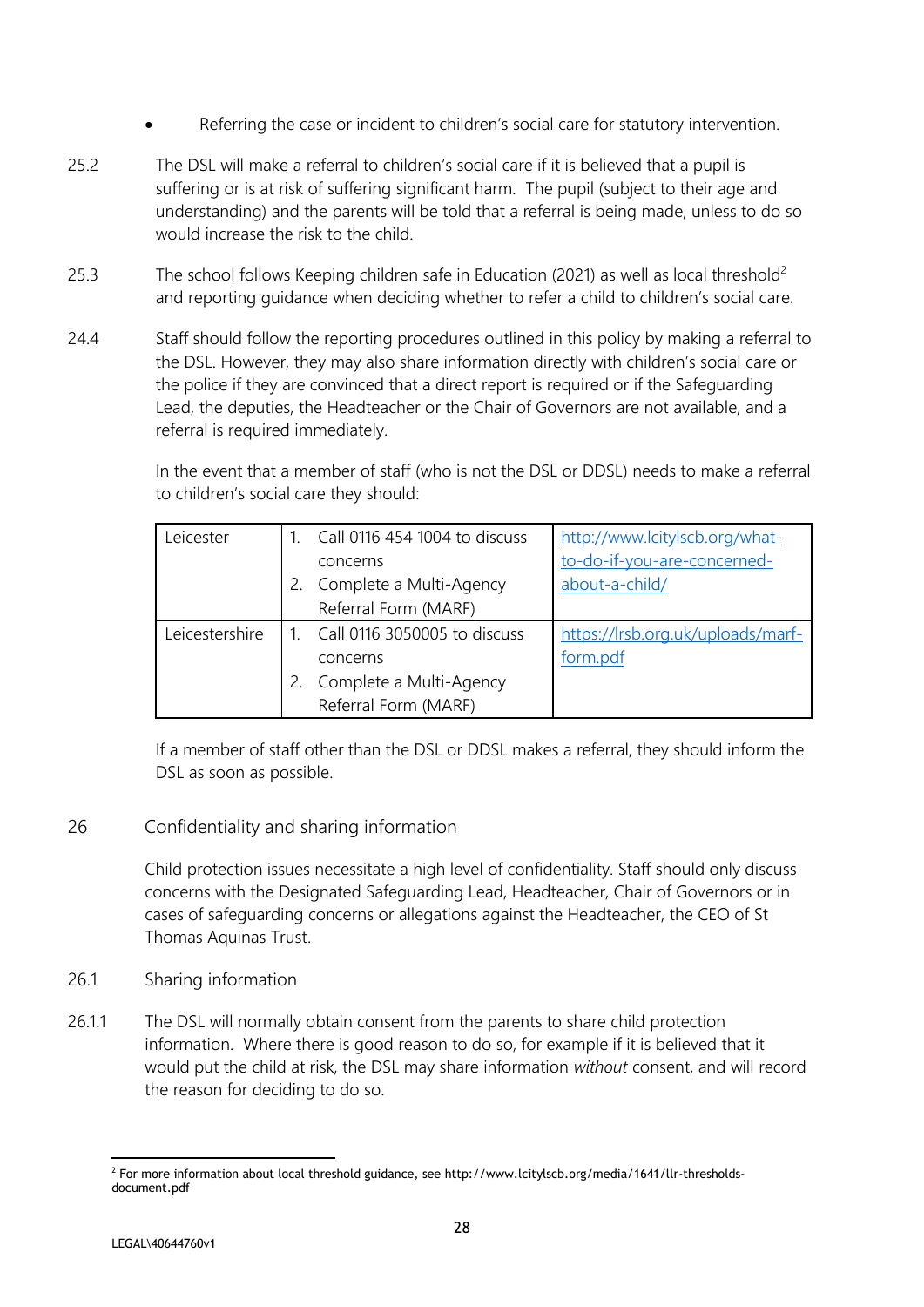- 26.1.2 Information sharing will take place in a timely and secure manner and only when it is necessary and proportionate to do so and the information to be shared is relevant, adequate and accurate.
- 26.1.3 Information sharing decisions will be recorded, whether or not the decision is taken to share.
- 26.1.4 The UK GDPR and Data Protection Act 2018 do not prevent the sharing of information with relevant agencies for the purposes of keeping children safe. Fears about sharing information must not be allowed to stand in the way of the need to promote the welfare and protect the safety of children. This includes allowing practitioners to share information without consent. If any member of staff receives a request from a pupil or parent to see child protection records, they will refer the request to the Data Protection Officer.
- 26.1.5 If a member of staff has concerns about a child's welfare and considers that they may be a child in need or that the child has suffered or is likely to suffer significant harm, they should share this information with children's social care and/or the police. It is particularly important to share information when a child moves from one local authority to another, due to the risk that information pertinent to keeping the child safe could be lost.
- 26.2 Storing information
- 26.2.1 Child protection information will be stored separately from the pupil's school file and the school file will be 'tagged' to indicate that separate information is held. It will be stored and handled in line with the Trust's Retention and Destruction Policy.
- 26.2.2 Our Confidentiality and Information Sharing policy and the Retention and Destruction policy are available to parents and pupils on request.
- 27 Special Circumstances
- 27.1 Looked after children

The most common reason for children becoming looked after is as a result of abuse or neglect. The school ensures that staff have the necessary skills and understanding to keep looked after children safe. Appropriate staff have information about a child's looked after status and care arrangements, including the level of authority delegated to the carer by the authority looking after the child. The designated teacher for looked after children and the DSL have details of the child's social worker and the name and contact details of the local authority's virtual head for children in care.

- 27.2 Children who have a social worker
- 27.2.1 Children may need a social worker due to safeguarding or welfare needs. Local authorities will share this information with us, and the DSL will hold and use this information to inform decision about safeguarding and promoting the child's welfare.
- 27.3 Children staying with host families Schools to delete this section as appropriate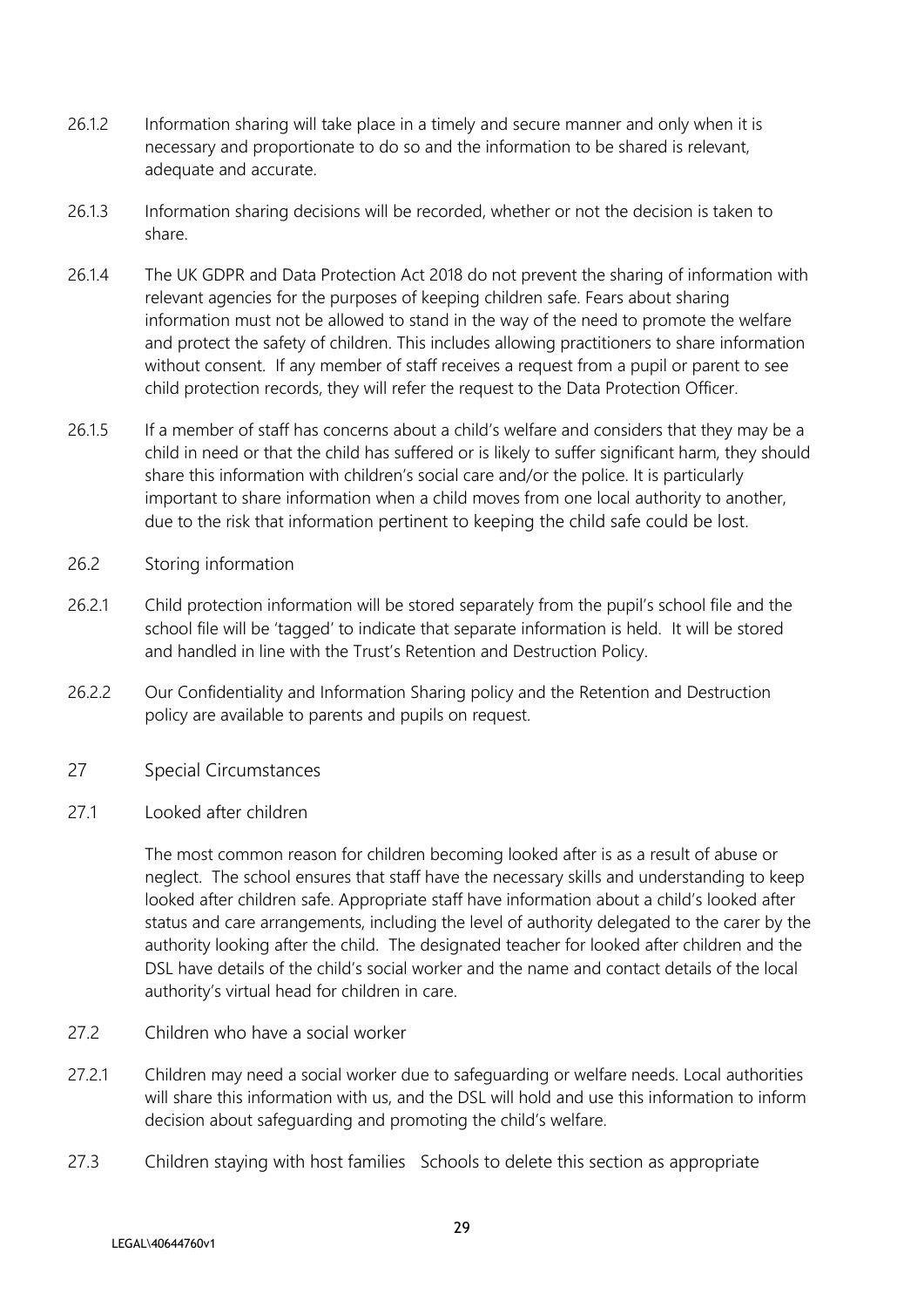- 27.3.1 The school may make arrangements for pupils to stay with host families, for example during a foreign exchange trip or sports tour. When we do, we follow the guidance set out in the statutory guidance to ensure hosting arrangements are as safe as possible.
- 27.3.2 Schools cannot obtain criminal record information from the Disclosure and Barring Service about adults abroad. Where pupils stay with host families abroad we will agree with the partner schools a shared understanding of the safeguarding arrangements. Our Designated Safeguarding Lead will ensure the arrangements are sufficient to safeguard our pupils and will include ensuring pupils understand who to contact should an emergency occur or a situation arise which makes them feel uncomfortable. We will also make parents aware of these arrangements.
- 27.3.3 Some overseas pupils may reside with host families during school terms and we will work with the local authority to check that such arrangements are safe and suitable.

## 27.4 Homelessness Duty

27.4.1 The Homelessness Reduction Act 2017 placed duties on local authorities to intervene at earlier stages to prevent homelessness in their area. It placed a duty to refer, which applies to child protection, anyone they consider are or may become homeless or threatened with homelessness. St Clare's Primary School will work together with social care and housing authorities as appropriate where they consider a child or young person may be homeless or at risk of being made homeless. Where applicable, we will work within the Homelessness Code of Guidance, including the guidance on prevention of homelessness and provision of accommodation for 16 and 17-year-old young people who may be homeless or require accommodation.

# 28 Private fostering arrangements

- 28.1 A private fostering arrangement occurs when someone other than a parent or a close relative cares for a child for a period of 28 days or more, with the agreement of the child's parents. It applies to children under the age of 16 or aged under 18 if the child is disabled. By law, a parent, private foster carer or other persons involved in making a private fostering arrangement must notify children's services as soon as possible.
- 28.2 Whilst most privately fostered children are appropriately supported and looked after, they are a potentially vulnerable group who should be monitored by the local authority, particularly when the child has come from another country. In some cases, privately fostered children are affected by abuse and neglect, or may be victims of trafficking, child sexual exploitation or modern-day slavery.
- 28.3 On admission to the school, we will take steps to verify the relationship of the adults to the child who is being registered.
- 28.4 Where a member of staff becomes aware that a pupil may be in a private fostering arrangement they will tell the DSL and the school will discharge its mandatory duty to notify the local authority of the circumstances.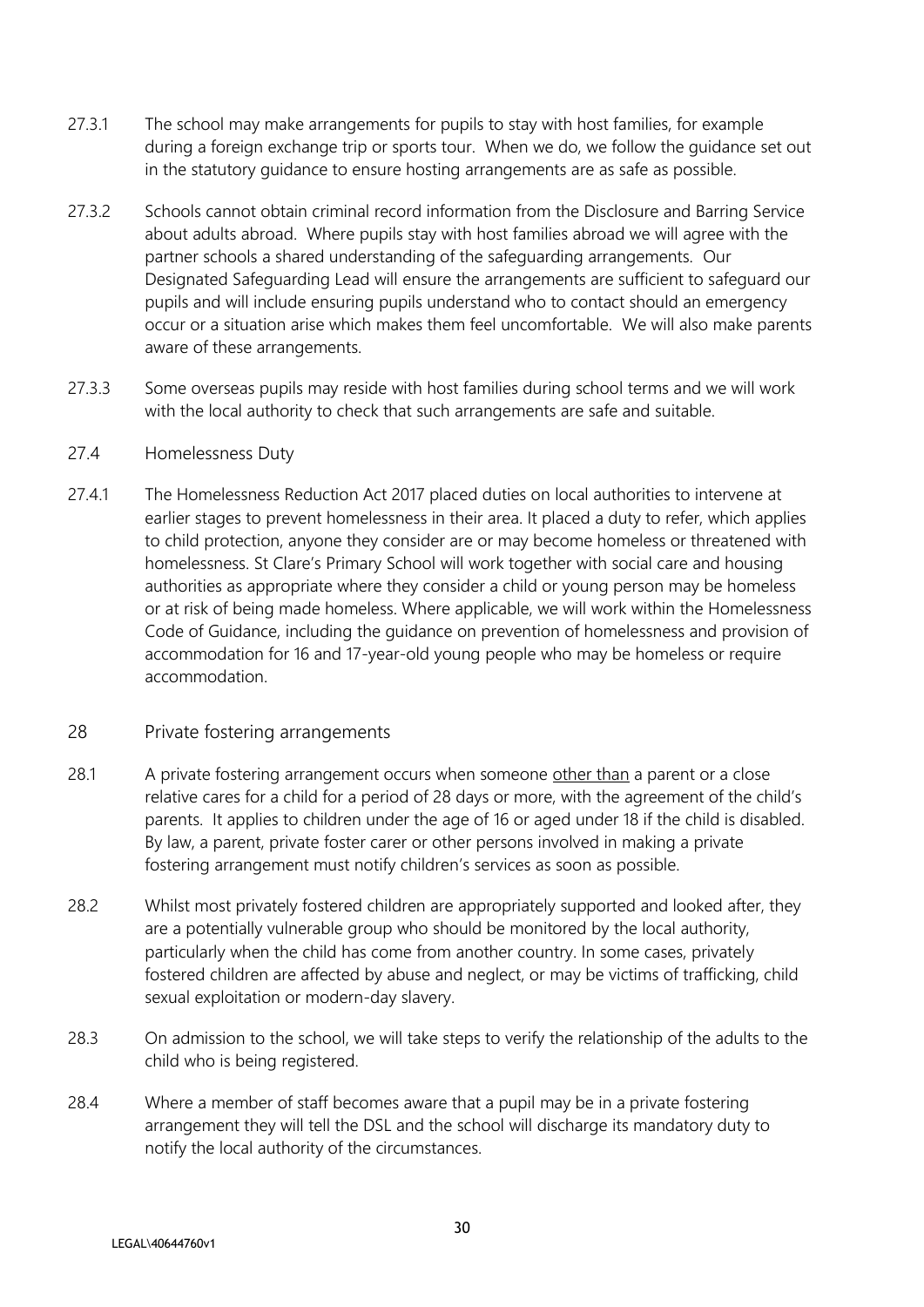# 30 Local Priorities

The local authority and LSCPB have their own priorities which reflect the are in which our school is based. Some of these include being aware of knife crime, gang related issues, Radicalisation, county lines, criminal activity, anti-social behaviour, FGM and contextual safeguarding. We work closely with other agencies including the Police, community groups and social care.

# 31 Related safeguarding policies

St Clare's Primary School's governing body's legal responsibility for the safeguarding of the children goes beyond child protection. Their duty is to ensure that safeguarding permeates all activities and functions. This policy therefore complements and supports a range of other policies, for instance:

Staff Code of Conduct;

The school's Behavior policy,

First aid and the administration of medicines;

Anti-bullying, including cyber bullying, prejudice-based and discriminatory bullying;

Relationships Education, Relationships and sex education and health education;

Equal opportunities;

Physical intervention and restraint;

Personal and intimate care;

Special educational needs and disability;

Looked after and previously looked after children;

Complaint's procedure;

Acceptable use of IT;

Mobile phone and camera use;

STA Whistleblowing Policy;

Allegations made against/Concerns raised in relation to teachers, including supply teachers, other staff volunteers and contractors.

Resolving practitioner disagreements and escalation of concerns (LSCP policy)

Online safety;

Recruitment and selection;

Critical Incident Plan;

Data Protection and Privacy Notice;

Disciplinary policy;

Early years foundation stage statutory framework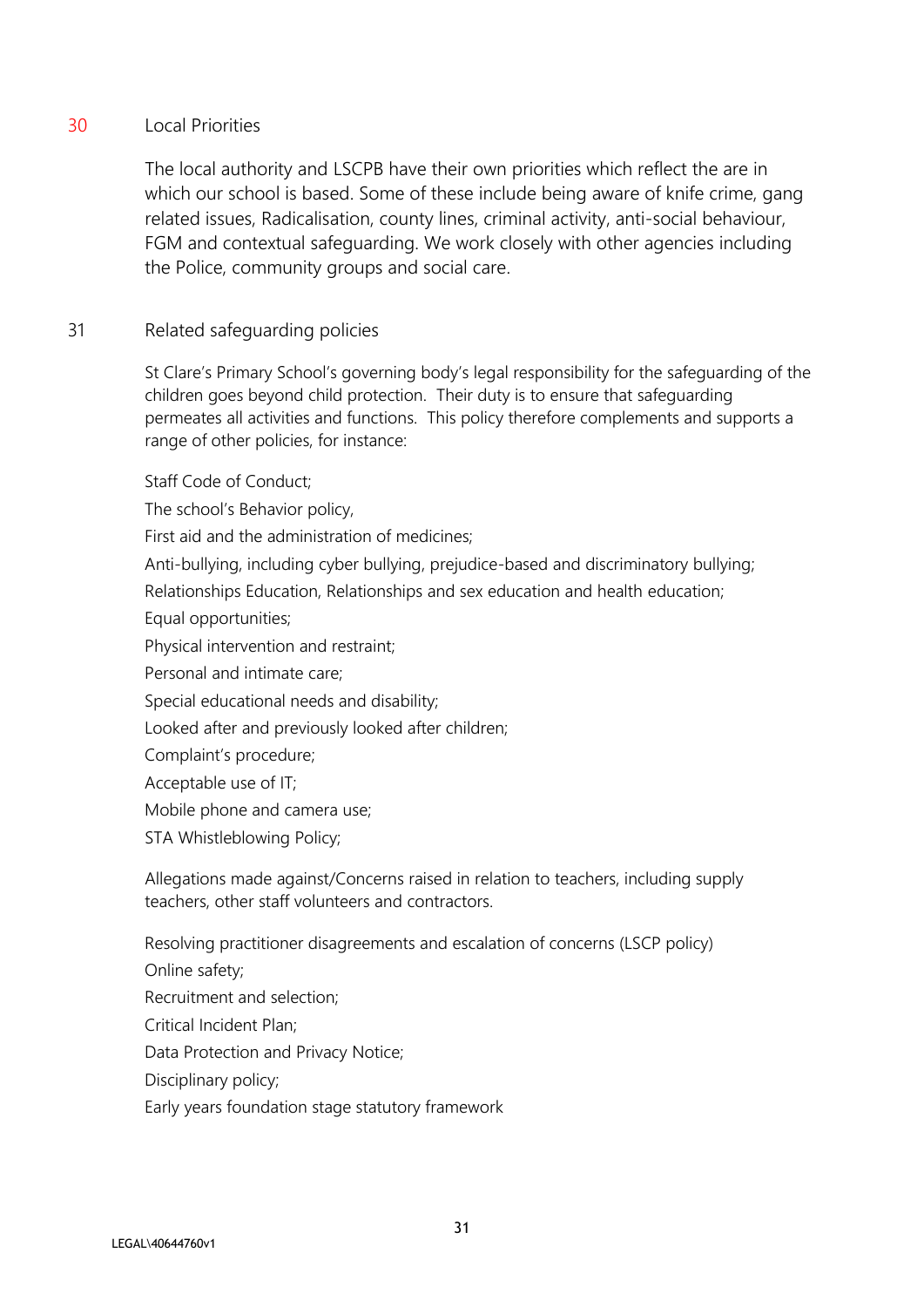# 32 Useful contacts

| St Thomas Aquinas Catholic Multi-Academy Trust                                                                                                         |                             |  |  |  |  |
|--------------------------------------------------------------------------------------------------------------------------------------------------------|-----------------------------|--|--|--|--|
| Chair of the Trust Board: Sarah Noon                                                                                                                   | snoon@aquinas-cmat.org      |  |  |  |  |
| Trust Board Safeguarding Director: Brian<br>Underwood                                                                                                  | bunderwood@aquinas-cmat.org |  |  |  |  |
| Chief Executive Officer (CEO): Neil Lockyer                                                                                                            | nlockyer@aquinas-cmat.org   |  |  |  |  |
| Director of Safeguarding: Marcella Gillespie                                                                                                           | mgillespie@aquinas-cmat.org |  |  |  |  |
| Director of Business Services (DPO/H&S/SCR)<br>Antoinette Bouwens                                                                                      | abouwens@aquinas-cmat.org   |  |  |  |  |
| Leicester City                                                                                                                                         |                             |  |  |  |  |
| One Front Door<br>Duty & Advice (Includes out of hours)<br>das.team@leicester.gov.uk<br>Early Help & Support/early-help@leicester.gov.uk               | 0116 454 1004               |  |  |  |  |
| Leicester City                                                                                                                                         |                             |  |  |  |  |
| Children's Safeguarding Unit                                                                                                                           | 0116 454 2440               |  |  |  |  |
| Leicestershire Police                                                                                                                                  | 999 / 0116 2222222          |  |  |  |  |
| Local Authority Designated Officer (LADO)<br>Jude Atkinson                                                                                             | 0116 454 2440               |  |  |  |  |
| Leicester Safeguarding Childrens Board (LSCPB)<br>http://www.lcityLSCPB.org/                                                                           | 0116 454 6520               |  |  |  |  |
| Prevent (Advice / Referral)                                                                                                                            | 01164 546 923               |  |  |  |  |
| Ailsa Coull - Ailsa.coull@leicester.gov.uk                                                                                                             | 07519 069 833               |  |  |  |  |
| UAVA - United against violence and abuse<br>(Domestic Violence, Abuse between Teenagers<br>and Domestic Violence in BME community)<br>info@uava.org.uk | 0808 80 200 28              |  |  |  |  |
| Forced Marriage Unit<br>fmu@fco.gov.uk                                                                                                                 | 020 7008 0151               |  |  |  |  |
| Female Genital Mutilation Helpline<br>famhelp@nscpcc.org                                                                                               | 0800 028 3550               |  |  |  |  |
| NSPCC Whistleblowing Advice Line<br>help@nspcc.org.uk                                                                                                  | 0800 028 0285               |  |  |  |  |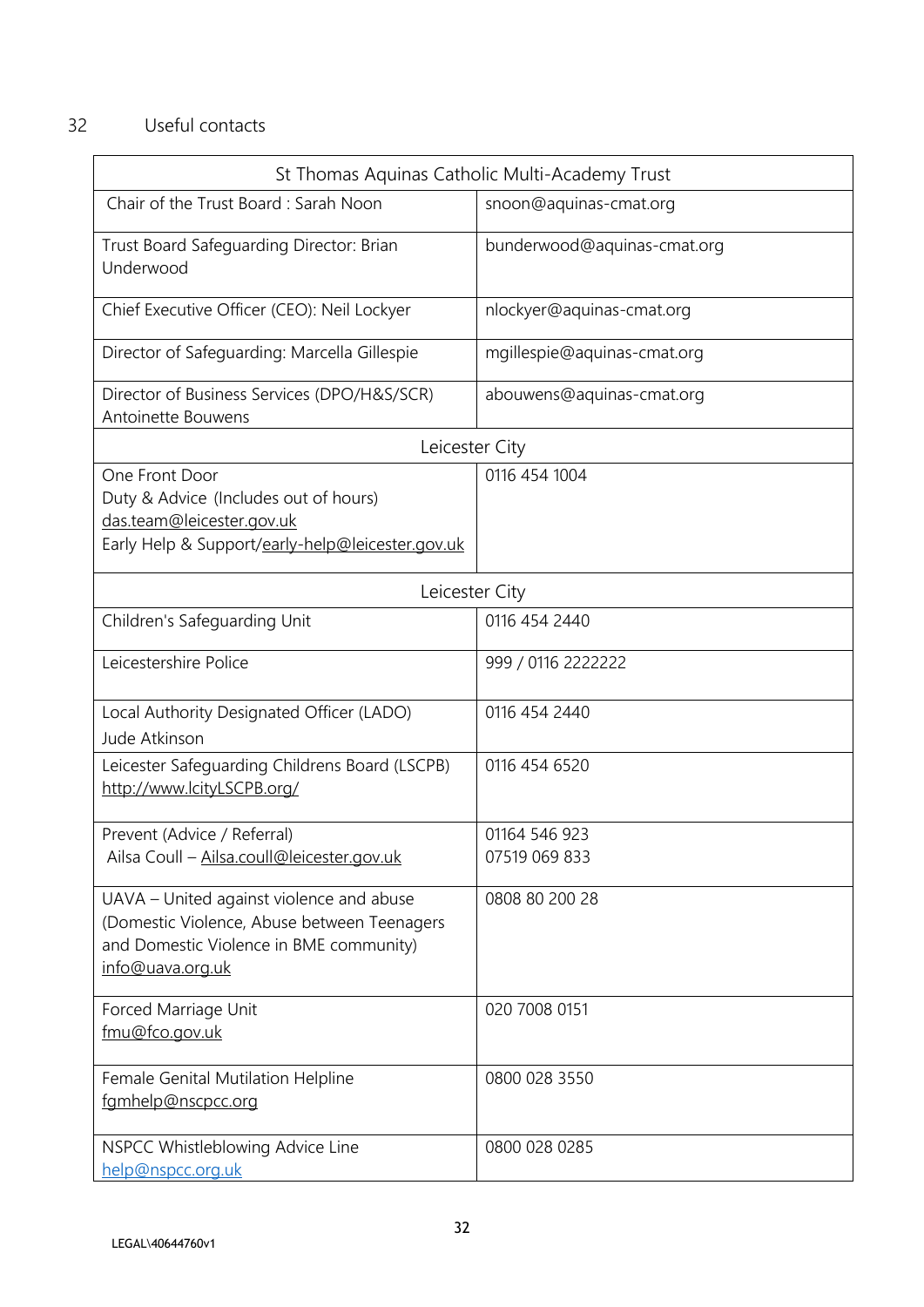| Leicestershire                                                                                                         |                             |  |  |  |
|------------------------------------------------------------------------------------------------------------------------|-----------------------------|--|--|--|
| First Response Children's Duty (Tier 4 same day<br>referrals) childrensduty@leics.gov.uk                               | 0116 305 0005               |  |  |  |
| All other referrals including Early Help (Children<br>and Family Wellbeing Services)<br>http://lrsb.org.uk/childreport |                             |  |  |  |
| Early Help enquiries and consultation line                                                                             | 0116 305 8727               |  |  |  |
| Prevent Engagement Team                                                                                                |                             |  |  |  |
| prevent.team@leicestershire.pnn.police.uk                                                                              |                             |  |  |  |
| Head of Service-Safeguarding and Performance<br>Service: Kelda Claire                                                  | 0116 305 9084/0750 768 6100 |  |  |  |
| Local Authority Designated Officer (LADO)                                                                              | 0116 305 7597               |  |  |  |
| Kim Taylor/ Lovona Brown                                                                                               |                             |  |  |  |
| Service Manager                                                                                                        | 01163057566/07538562293     |  |  |  |
| Hayley Binley                                                                                                          |                             |  |  |  |
| Useful websites and links                                                                                              |                             |  |  |  |
| www.thinkuknow.co.uk                                                                                                   |                             |  |  |  |
| www.disrespectnobody.co.uk                                                                                             |                             |  |  |  |
| www.saferinternet.org.uk                                                                                               |                             |  |  |  |
| www.internetmatters.org                                                                                                |                             |  |  |  |
| www.pshe-association.org.uk                                                                                            |                             |  |  |  |
| www.educateagainsthate.com                                                                                             |                             |  |  |  |
| www.gov.uk/government/publications/the-use-of-social-media-for-online-radicalisation                                   |                             |  |  |  |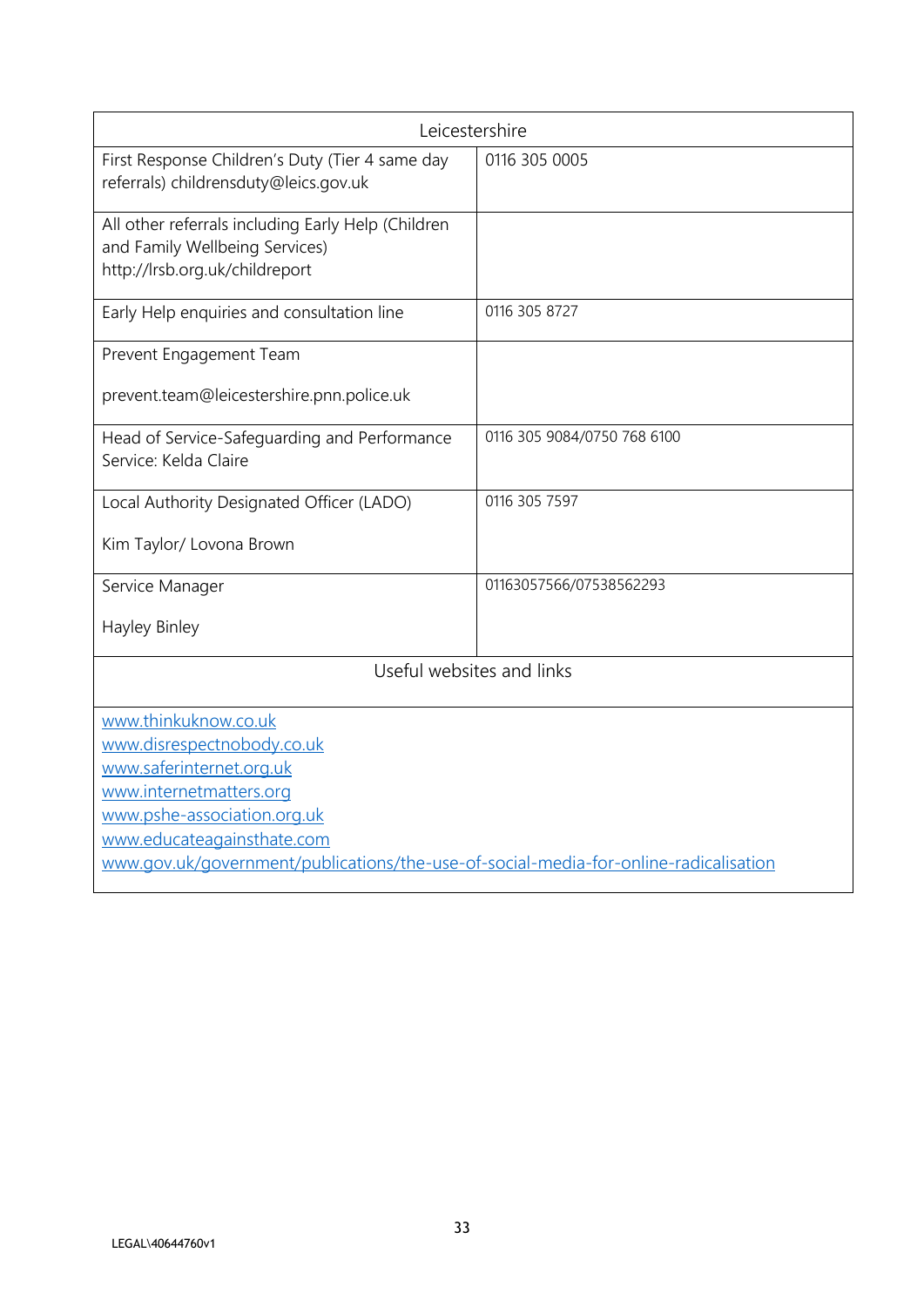# Appendix 1 - Four categories of abuse

## *(Source: Keeping Children Safe in Education, 2021)*

It is vital that staff are also aware of the range of behavioural indicators of abuse and report any concerns to the designated safeguarding lead. It is the responsibility of staff to report their concerns.

All staff should be aware that abuse, neglect and safeguarding issues are rarely standalone events that can be covered by one definition or label. In most cases, multiple issues will overlap with one another.

## 1 Physical abuse

Physical abuse is a form of abuse which may involve hitting, shaking, throwing, poisoning, burning or scalding, drowning, suffocating or otherwise causing physical harm to a child. Physical harm may also be caused when a parent or carer fabricates the symptoms of, or deliberately induces, illness in a child. It occurs when a parent or carer, usually the child's biological mother, exaggerates or deliberately causes symptoms of illness in the child. In fabricated or induced illness (FII), the parent may present the child as ill when they are healthy, deliberately induce symptoms of illness, manipulate test results, or exaggerate or lie about symptoms.

## 1.1 Indicators of physical abuse

The following may be indicators of physical abuse:

- have bruises, bleeding, burns, bites, fractures or other injuries
- show signs of pain or discomfort
- keep arms and legs covered, even in warm weather
- be concerned about changing for PE or swimming
- An injury that is not consistent with the account given
- Symptoms of drug or alcohol intoxication or poisoning
- Inexplicable fear of adults or over-compliance
- Violence or aggression towards others including bullying
- Isolation from peers

# 2 Emotional abuse

Emotional abuse is the persistent emotional maltreatment of a child such as to cause severe and persistent adverse effects on the child's emotional development. It may involve conveying to a child that they are worthless or unloved, inadequate, or valued only insofar as they meet the needs of another person. It may include not giving the child opportunities to express their views, deliberately silencing them or 'making fun' of what they say or how they communicate. It may feature age or developmentally inappropriate expectations being imposed on children. These may include interactions that are beyond a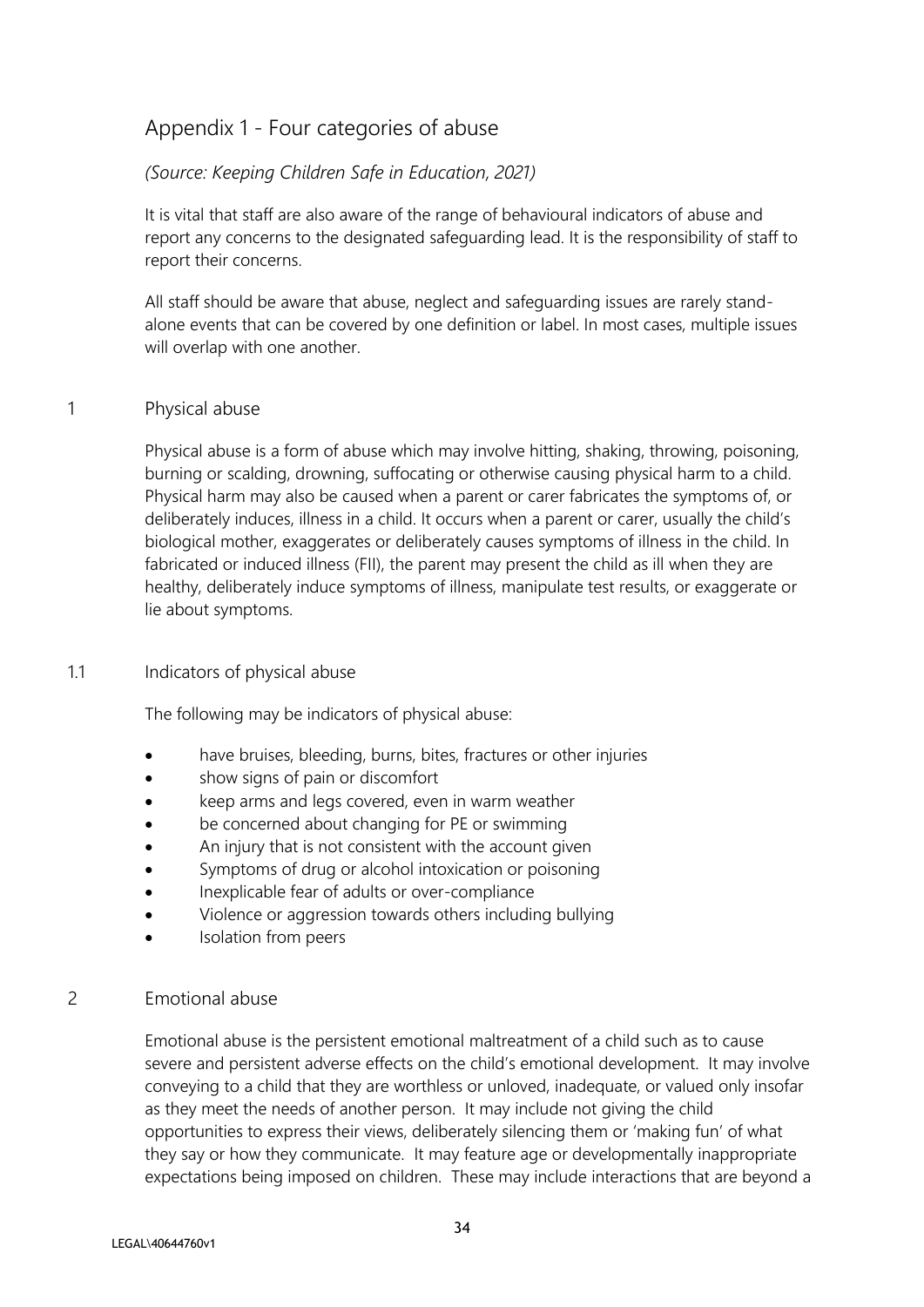child's developmental capability, as well as overprotection and limitation of exploration and learning, or preventing the child participating in normal social interaction. It may involve seeing or hearing the ill-treatment of another. It may involve serious bullying (including cyber bullying), causing children frequently to feel frightened or in danger, or the exploitation or corruption of children. Some level of emotional abuse is involved in all types of maltreatment of a child, although it may occur alone.

## 2.1 Indicators of emotional abuse

The following may be indicators of emotional abuse:

- The child consistently describes him/herself in negative ways
- Over-reaction to mistakes
- Delayed physical, mental or emotional development
- Inappropriate emotional responses, fantasies
- Self-harm
- drug or solvent abuse
- Running away
- Appetite disorders anorexia nervosa, bulimia; or
- Soiling, smearing faeces, enuresis

# 3 Sexual abuse

Sexual abuse involves forcing or enticing a child or young person to take part in sexual activities, not necessarily involving a high level of violence, whether or not the child is aware of what is happening. The activities may involve physical contact, including assault by penetration (for example, rape or oral sex) or non-penetrative acts such as masturbation, kissing, rubbing and touching outside of clothing. They may also include non-contact activities, such as involving children in looking at, or in the production of, sexual images, watching sexual activities, encouraging children to behave in sexually inappropriate ways, or grooming a child in preparation for abuse. Sexual abuse is not solely perpetrated by adult males. Women can also commit acts of sexual abuse, as can other children.

## 3.1 Indicators of sexual abuse

The following may be indicators of sexual abuse:

- Sexually explicit play or behaviour or age-inappropriate knowledge
- Aggressive behaviour including sexual harassment or molestation
- Reluctance to undress for PE or swimming
- Anal or vaginal discharge, soreness or scratching
- Bruises or scratches in the genital area
- Reluctance to go home
- Refusal to communicate
- Depression or withdrawal
- isolation from peer group
- Eating disorders, for example anorexia nervosa and bulimia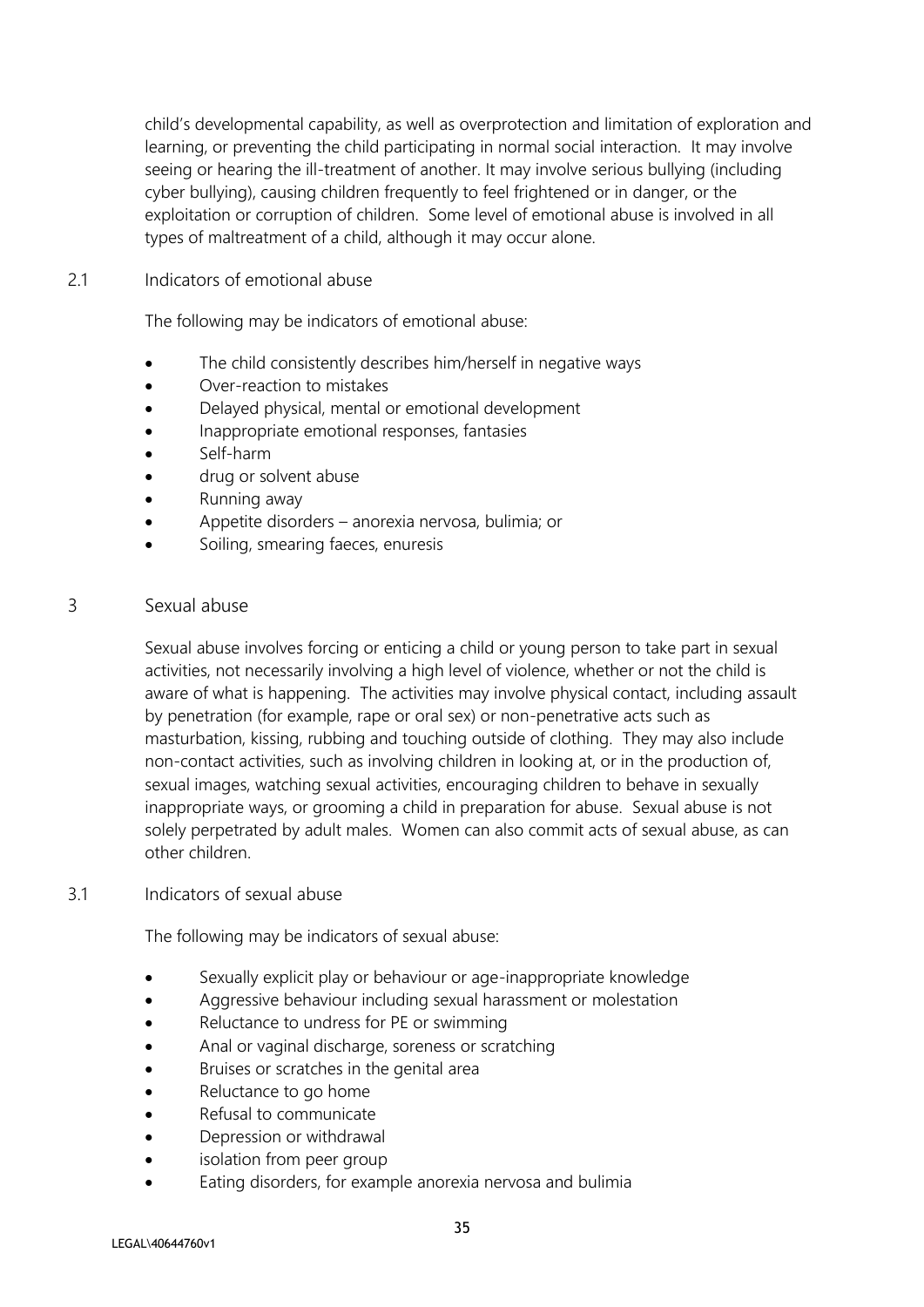- self-harm
- substance abuse
- acquire gifts such as money or a mobile phone from new 'friends'

## 4 Neglect

Neglect is the persistent failure to meet a child's basic physical and/or psychological needs, likely to result in the serious impairment of the child's health or development. Neglect may occur during pregnancy, for example, as a result of maternal substance abuse. Once a child is born, neglect may involve a parent or carer failing to:

- provide adequate food, clothing and shelter (including exclusion from home or abandonment);
- protect a child from physical and emotional harm or danger;
- ensure adequate supervision (including the use of inadequate caregivers); or
- ensure access to appropriate medical care or treatment. It may also include neglect of, or unresponsiveness to, a child's basic emotional needs.

## 4.1 Indicators of neglect

The following may be indicators of neglect:

- Constant hunger or stealing, scavenging and/or hoarding food
- Frequent tiredness
- Frequently dirty or unkempt
- Poor attendance or often late
- Poor concentration
- Illnesses or injuries that are left untreated
- Failure to achieve developmental milestones or to develop intellectually or socially
- Responsibility for activity that is not age appropriate such as cooking, ironing, caring for siblings
- The child is left at home alone or with inappropriate carers